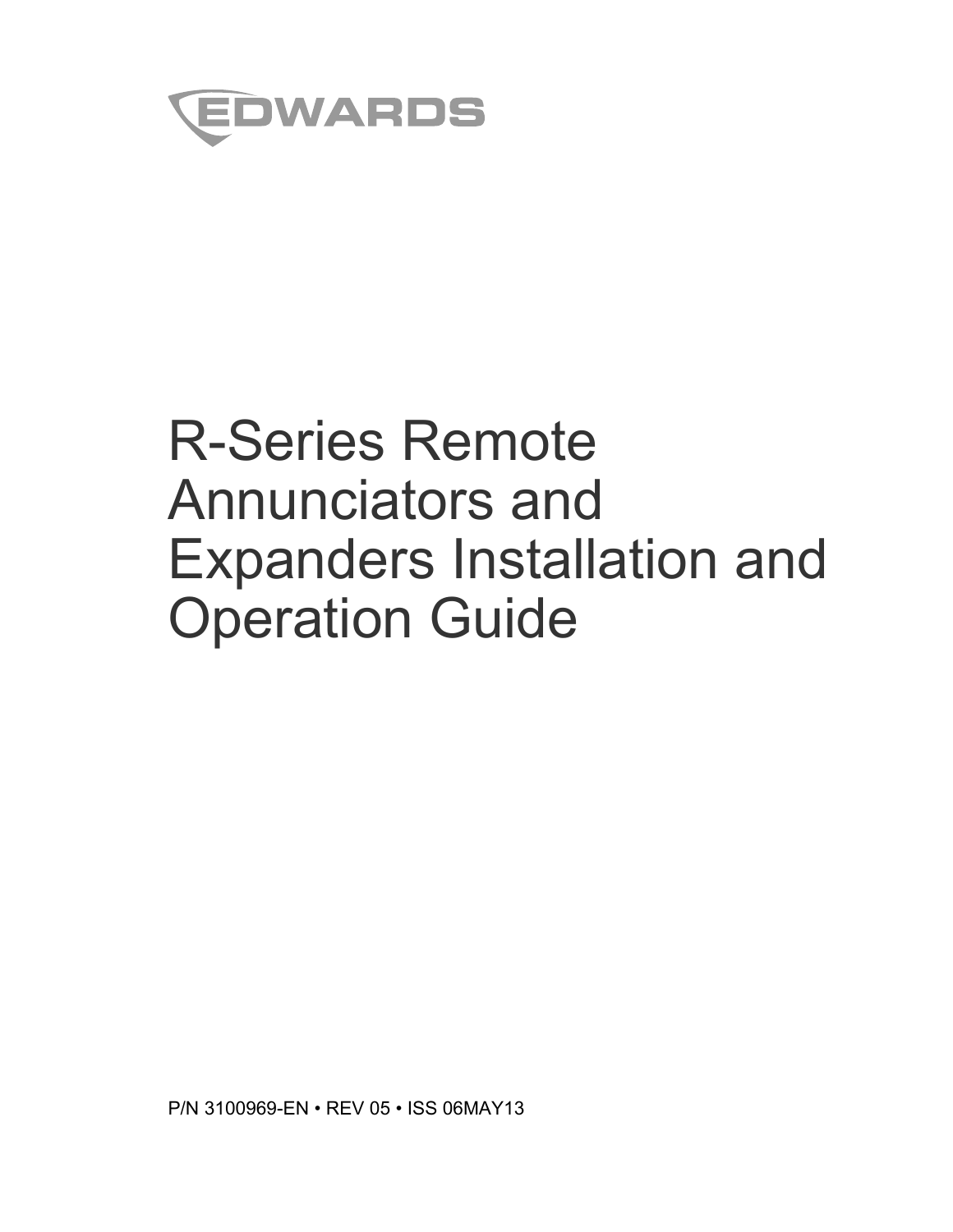| Copyright                        | © 2013 UTC Fire & Security Americas Corporation, Inc                                                                                                                                                                                                                                                                                                                                                                                                                                                                                                                                                                                                                                                                         |
|----------------------------------|------------------------------------------------------------------------------------------------------------------------------------------------------------------------------------------------------------------------------------------------------------------------------------------------------------------------------------------------------------------------------------------------------------------------------------------------------------------------------------------------------------------------------------------------------------------------------------------------------------------------------------------------------------------------------------------------------------------------------|
| <b>Trademarks and</b><br>patents | The R-Series Remote Annunciators and Expanders name and logo<br>are trademarks of UTC Fire & Security Americas Corporation, Inc                                                                                                                                                                                                                                                                                                                                                                                                                                                                                                                                                                                              |
|                                  | Other trade names used in this document may be trademarks or<br>registered trademarks of the manufacturers or vendors of the<br>respective products.                                                                                                                                                                                                                                                                                                                                                                                                                                                                                                                                                                         |
| <b>Manufacturer</b>              | Edwards, A Division of UTC Fire & Security<br>Americas Corporation, Inc.<br>8985 Town Center Parkway, Bradenton, FL 34202, USA                                                                                                                                                                                                                                                                                                                                                                                                                                                                                                                                                                                               |
| <b>Version</b>                   | This document applies to R-Series Remote Annunciators and<br>Expanders version 2.0x.                                                                                                                                                                                                                                                                                                                                                                                                                                                                                                                                                                                                                                         |
| <b>FCC compliance</b>            | Class A: This equipment has been tested and found to comply with<br>the limits for a Class A digital device, pursuant to part 15 of the FCC<br>Rules. These limits are designed to provide reasonable protection<br>against harmful interference when the equipment is operated in a<br>commercial environment. This equipment generates, uses, and can<br>radiate radio frequency energy and, if not installed and used in<br>accordance with the instruction manual, may cause harmful<br>interference to radio communications. Operation of this equipment in<br>a residential area is likely to cause harmful interference in which<br>case the user will be required to correct the interference at his own<br>expense. |
|                                  | 2002/96/EC (WEEE directive): Products marked with this symbol<br>cannot be disposed of as unsorted municipal waste in the European<br>Union For proper recycling return this product to your local supplier                                                                                                                                                                                                                                                                                                                                                                                                                                                                                                                  |

 $\sqrt{\bullet}$ 

Union. For proper recycling, return this product to your local supplier upon the purchase of equivalent new equipment, or dispose of it at designated collection points. For more information see: www.recyclethis.info.

**Contact information** For contact information, see www.edwardsutcfs.com.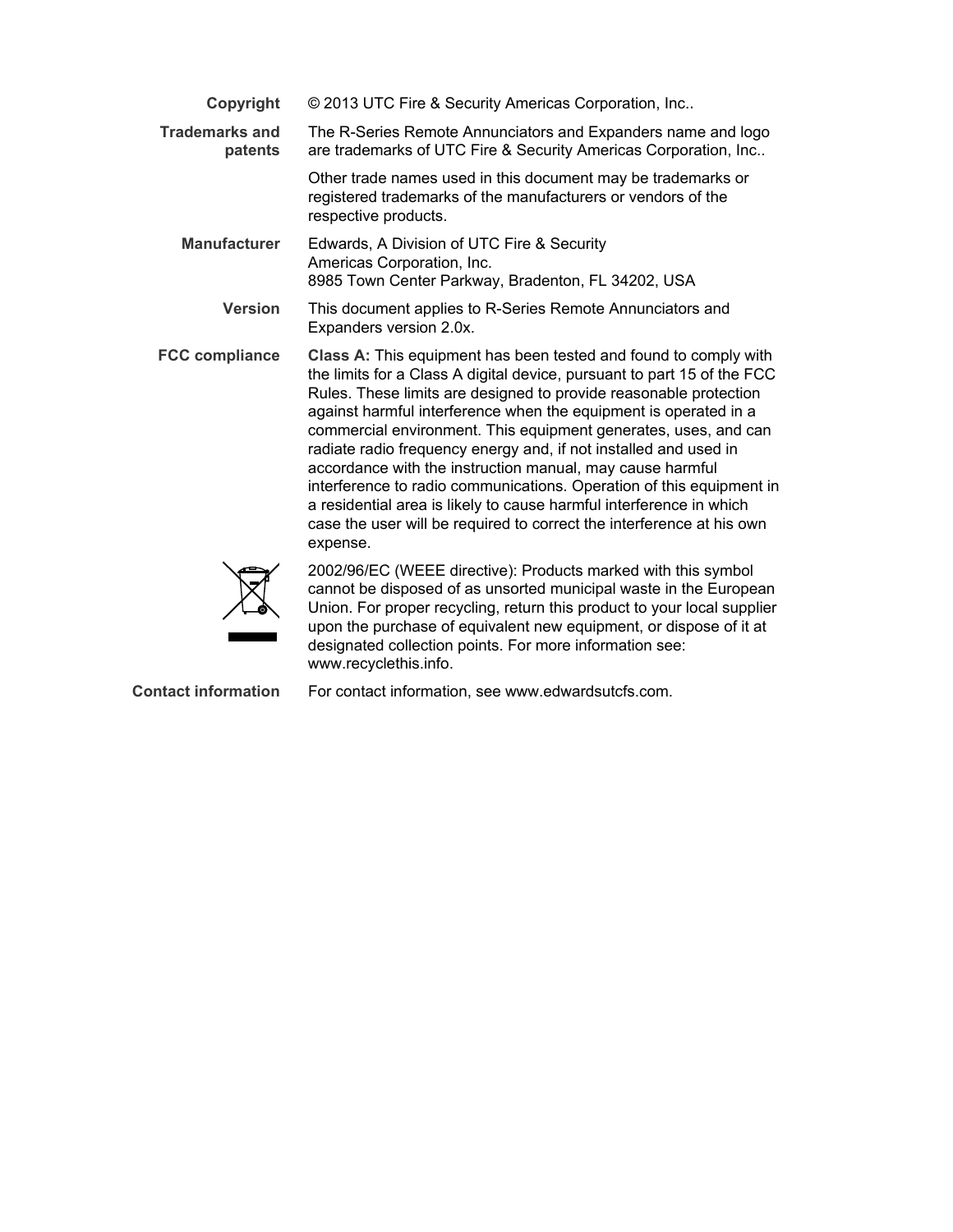### **Content**

**Introduction to the R-Series#1**

**Installation terminals and controls#4**

**Installing annunciators and expanders#6**

**Wiring diagrams#8**

**Troubleshooting#10**

**Specifications#11**

**Operating the LCD models#12**

**Operating the LED models#15**

**Reading LCD displays#18** System Normal screen#18 Event Message screen#18 Details screen#19

**Entering a password#20**

**Message priorities#21**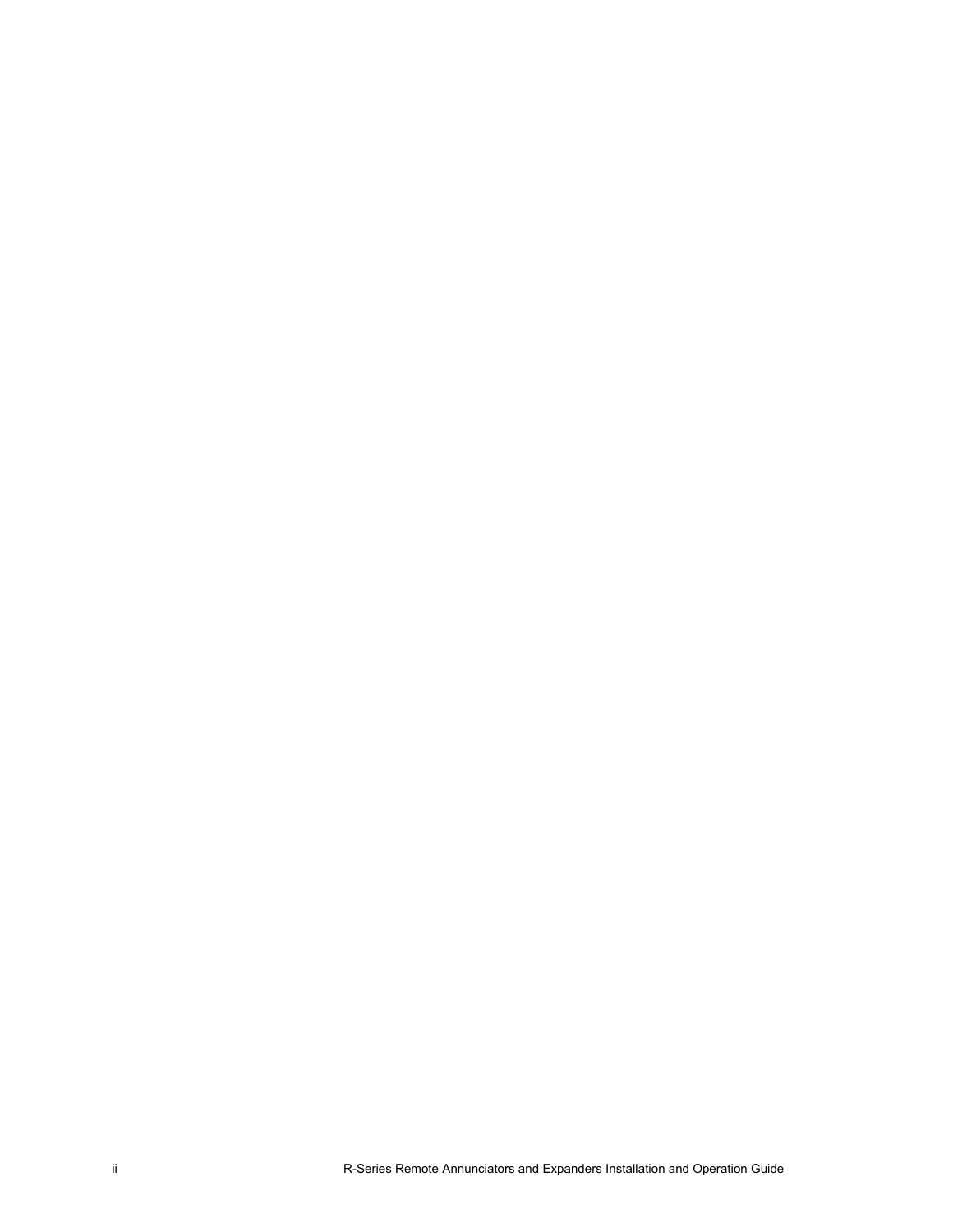### **Introduction to the R-Series**

The R-Series Remote Annunciators and Expanders provide remote annunciation for fire and emergency alarm systems. The annunciators offer LCD or LED annunciation, and can include common controls. The expander uses LEDs.

The R-Series includes three annunciator models and one expander model. One or two expanders can be connected to any of the annunciator models. Figure 1 shows the four models in the R-Series. Table 1 lists the features of each model. Table 2 is a complete list of all models and accessories in the series.



**Figure 1: Models in the R-Series** 

#### **Table 1: Features of the models**

| <b>Model</b>                 | LCD<br><b>Display</b> | Zone<br><b>LEDs</b> | <b>Common</b><br>controls | <b>System</b><br><b>LEDs</b> | <b>Buzzer</b> |
|------------------------------|-----------------------|---------------------|---------------------------|------------------------------|---------------|
| RLCD, RLCD-R, RLCDF          | Yes                   | No                  | No                        | Yes                          | Yes           |
| RLCD-C, RLCD-CR, RLCD-CF Yes |                       | No                  | Yes                       | Yes                          | Yes           |
| RLED-C, RLED-CR, RLED-CF     | - No                  | 16 pairs            | Yes                       | Yes                          | Yes           |
| RLED24, RLED24R              | No                    | 24 pairs            | No                        | No                           | No            |

The annunciators and expanders can be mounted on a standard 4 in. square electrical box, using the included mounting ring. They can also be surface mounted in locking steel enclosures.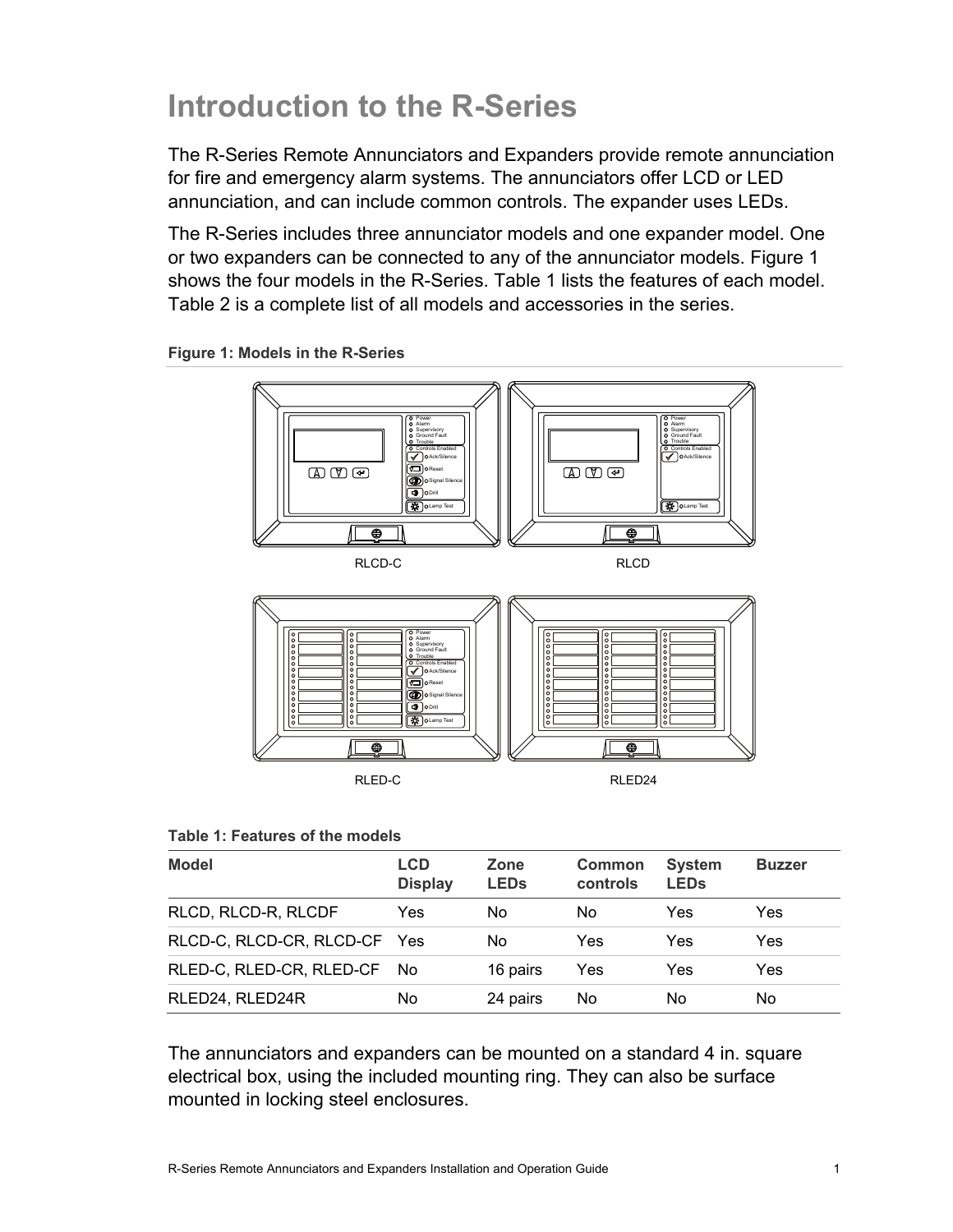The annunciators communicate with the FACP on the RS-485 data riser. This can be configured for Class A or Class B communication. The annunciators do not provide ground fault isolation.

The annunciators are stand-alone units that can be powered by the FACP or by an approved power supply.

Models with common controls can use a separate, remote key switch to enable or disable the common controls.

| <b>Model number</b> | <b>Description</b>                                                                                                 |
|---------------------|--------------------------------------------------------------------------------------------------------------------|
| <b>RLCD</b>         | Remote Annunciator: LCD text annunciator without common controls.<br>English.                                      |
| RLCD-R              | Remote Annunciator: LCD text annunciator without common controls.<br>English. Red.                                 |
| <b>RLCDF</b>        | Remote Annunciator: LCD text annunciator without common controls.<br>French.                                       |
| RLCD-C              | Remote Annunciator: LCD text annunciator with common controls.<br>English.                                         |
| <b>RLCD-CR</b>      | Remote Annunciator: LCD text annunciator with common controls.<br>English. Red.                                    |
| <b>RLCD-CF</b>      | Remote Annunciator: LCD text annunciator with common controls.<br>French.                                          |
| RLED-C              | Remote Annunciator: 16-pair LED zone annunciator with common<br>controls. English.                                 |
| RLED-CR             | Remote Annunciator: 16-pair LED zone annunciator with common<br>controls. English. Red.                            |
| <b>RLED-CF</b>      | Remote Annunciator: 16-pair LED zone annunciator with common<br>controls. French.                                  |
| RLED <sub>24</sub>  | Remote Expander: 24-pair LED zone expander with expander cable and<br>zone card insert.                            |
| RLED24R             | Remote Expander: 24-pair LED zone expander with expander cable and<br>zone card insert. Red.                       |
| RA-ENC1             | One-position enclosure for Remote Annunciator.                                                                     |
| RA-ENC2             | Two-position enclosure for Remote Annunciator and one Remote<br>Expander, including one interconnection cable.     |
| RA-ENC <sub>3</sub> | Three-position enclosure for Remote Annunciator and two Remote<br>Expanders, including two interconnection cables. |
| <b>RKEY</b>         | Remote key switch on plate for enabling or disabling common controls<br>(Lock/Unlock).                             |
| RA-LED16ZC          | Zone card insert for RLED-C, RLED-CR, and RLED-CF.                                                                 |
| RA-LED24ZC          | Zone card insert for RLED24, RLED24R.                                                                              |

**Table 2: R-Series models and accessories**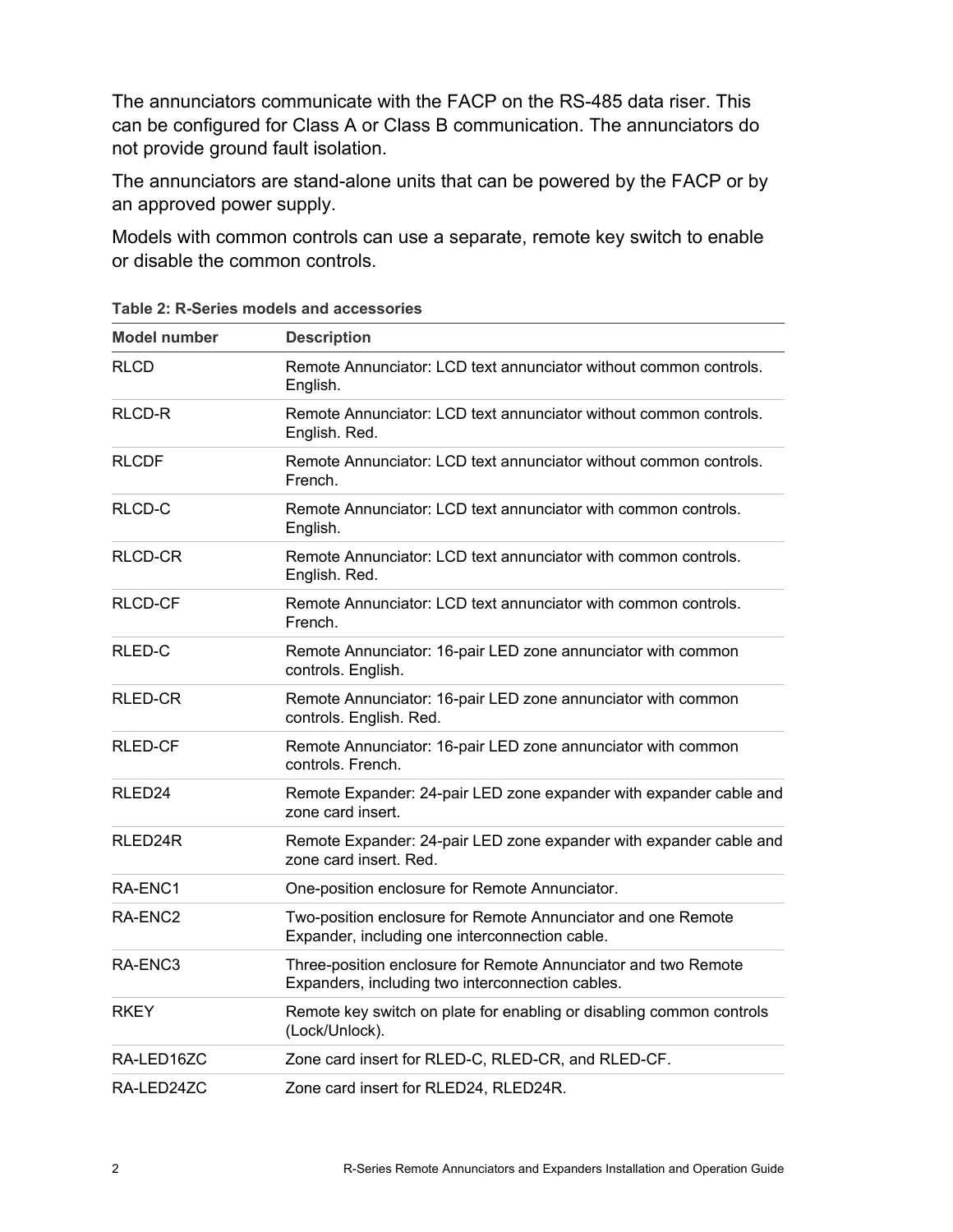| <b>Part number</b> | <b>Description</b>                                            |
|--------------------|---------------------------------------------------------------|
| 27193-16           | Electrical box, surface mount, white, single-gang.            |
| 7300073            | 24-inch expander cable assembly, includes cable and hardware. |
| 7120313-01         | 12-inch expander cable (cable only).                          |
| 7120313-02         | 24-inch expander cable (cable only).                          |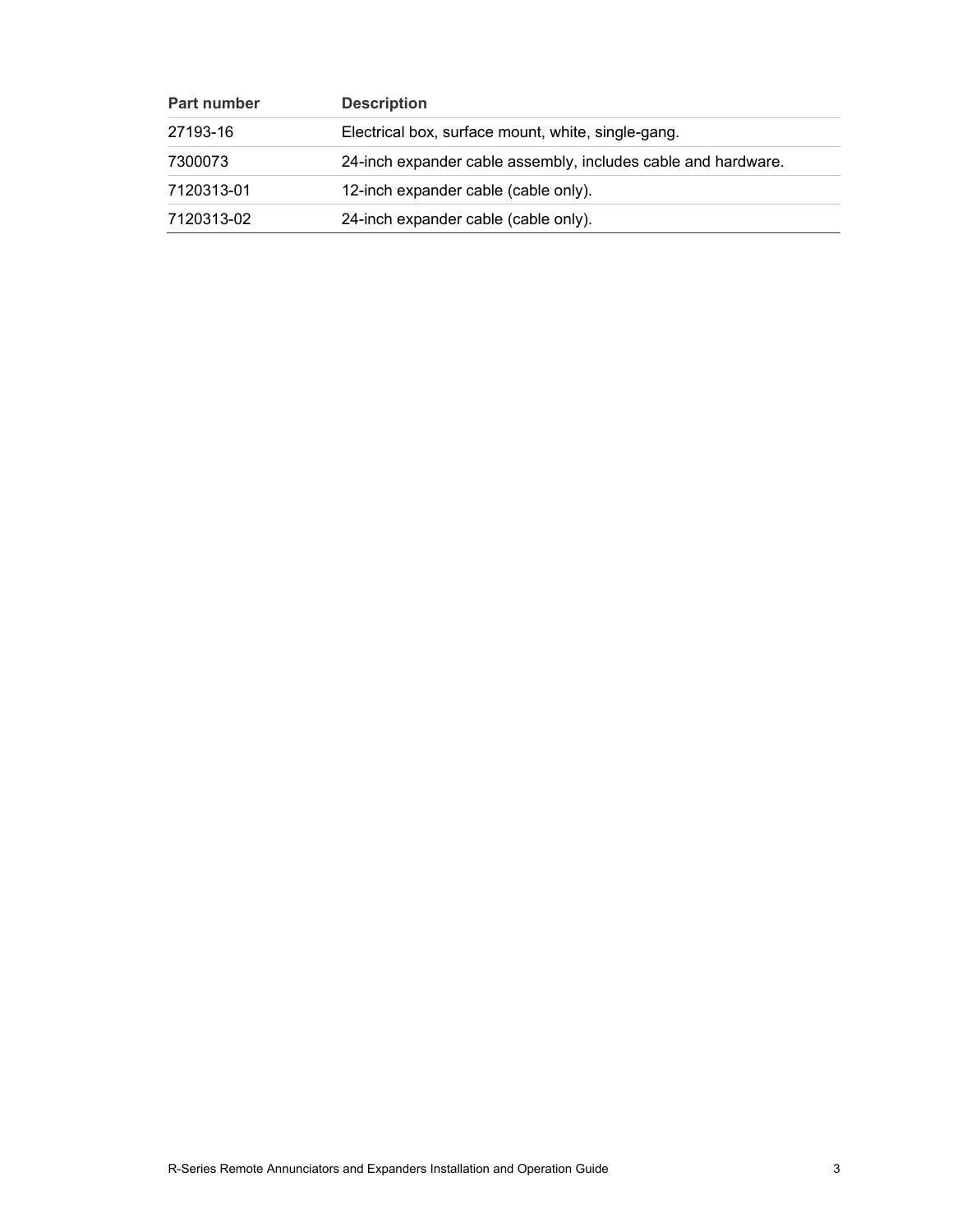### **Installation terminals and controls**



#### **Figure 2: Annunciator rear view showing terminals and controls**

- (1) Mounting slot
- (2) DIP switch
- (3) Annunciator bus IN/OUT terminals
- (4) Power riser IN/OUT terminals
- (5) Transmit and receive communication LEDs
- (6) Remote key switch terminals
- (7) Expander cable terminals

**Figure 3: Expander rear view showing terminals** 



- (1) Mounting slot
- (2) Expander cable IN terminals
- (3) Expander cable OUT terminals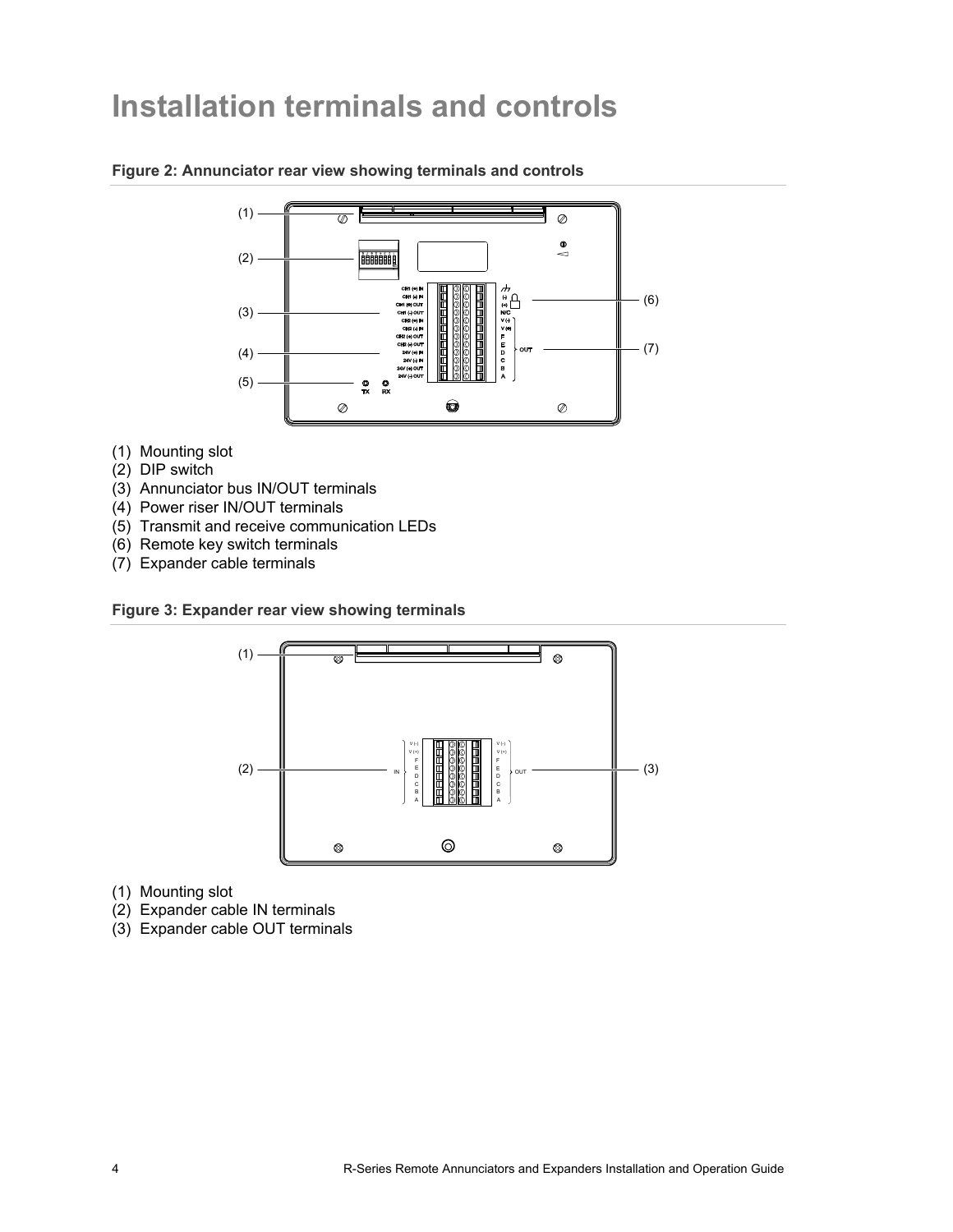| <b>Switch</b>                    | <b>Description</b>                                                                                                                |
|----------------------------------|-----------------------------------------------------------------------------------------------------------------------------------|
| S <sub>1</sub> to S <sub>5</sub> | Annunciator address.                                                                                                              |
|                                  | The annunciator address (in binary). The factory setting is for address 2.<br>See Table 4 for examples. Possible values: 1 to 31. |
| S <sub>6</sub>                   | Baud rate.                                                                                                                        |
|                                  | OFF = 9600 baud (factory default setting)<br>$ON = All other$ baud rates                                                          |
| S7                               | Annunciator circuit type.                                                                                                         |
|                                  | OFF = Circuit supports Class B and Redundant Class B wiring<br>ON = Circuit supports Class B and Class A wiring                   |
| S <sub>8</sub>                   | Not used.                                                                                                                         |

| <b>Address</b> | <b>Setting</b>                                                                                              | <b>Address</b> | <b>Setting</b>                                                                                      |
|----------------|-------------------------------------------------------------------------------------------------------------|----------------|-----------------------------------------------------------------------------------------------------|
| $\mathbf 1$    | ON<br>$\overline{2}$<br>$\mathbf{3}$<br>$\mathbf 5$<br>$\mathsf 6$<br>8<br>$\overline{4}$<br>$\overline{7}$ | $\,6$          | $\overline{ON}$<br>$\overline{2}$<br>$\mathsf 3$<br>5<br>6<br>8<br>$\overline{4}$<br>$\overline{7}$ |
| $\overline{2}$ | ON<br>$\mathsf 3$<br>$\mathbf 5$<br>$\,6\,$<br>$\overline{2}$<br>8<br>$\overline{7}$<br>4<br>1              | $\overline{7}$ | ON <br>$\overline{2}$<br>$\mathsf 3$<br>5<br>6<br>8<br>4<br>$\overline{7}$                          |
| $\mathbf{3}$   | ŌМ<br>$\,6\,$<br>$\overline{a}$<br>$\mathbf{3}$<br>5<br>$\overline{7}$<br>8<br>$\overline{4}$<br>1          | 8              | $\overline{\text{ON}}$<br>$\overline{2}$<br>3<br>5<br>6<br>8<br>$\overline{4}$<br>$\overline{7}$    |
| $\overline{4}$ | ON<br>$\overline{2}$<br>3<br>$\mathbf 5$<br>$\,6\,$<br>$\overline{7}$<br>8<br>$\overline{4}$<br>4           | 16             | ON <br>2<br>3<br>5<br>6<br>$\overline{4}$<br>8<br>$\overline{7}$                                    |
| $\mathbf 5$    | ON<br>$\overline{c}$<br>$\mathbf{3}$<br>$\mathbf 5$<br>$\,6\,$<br>$\,8\,$<br>$\overline{7}$<br>4<br>1       | 31             | ON <br>$\overline{a}$<br>$\mathsf 3$<br>8<br>5<br>6<br>$\overline{7}$<br>4                          |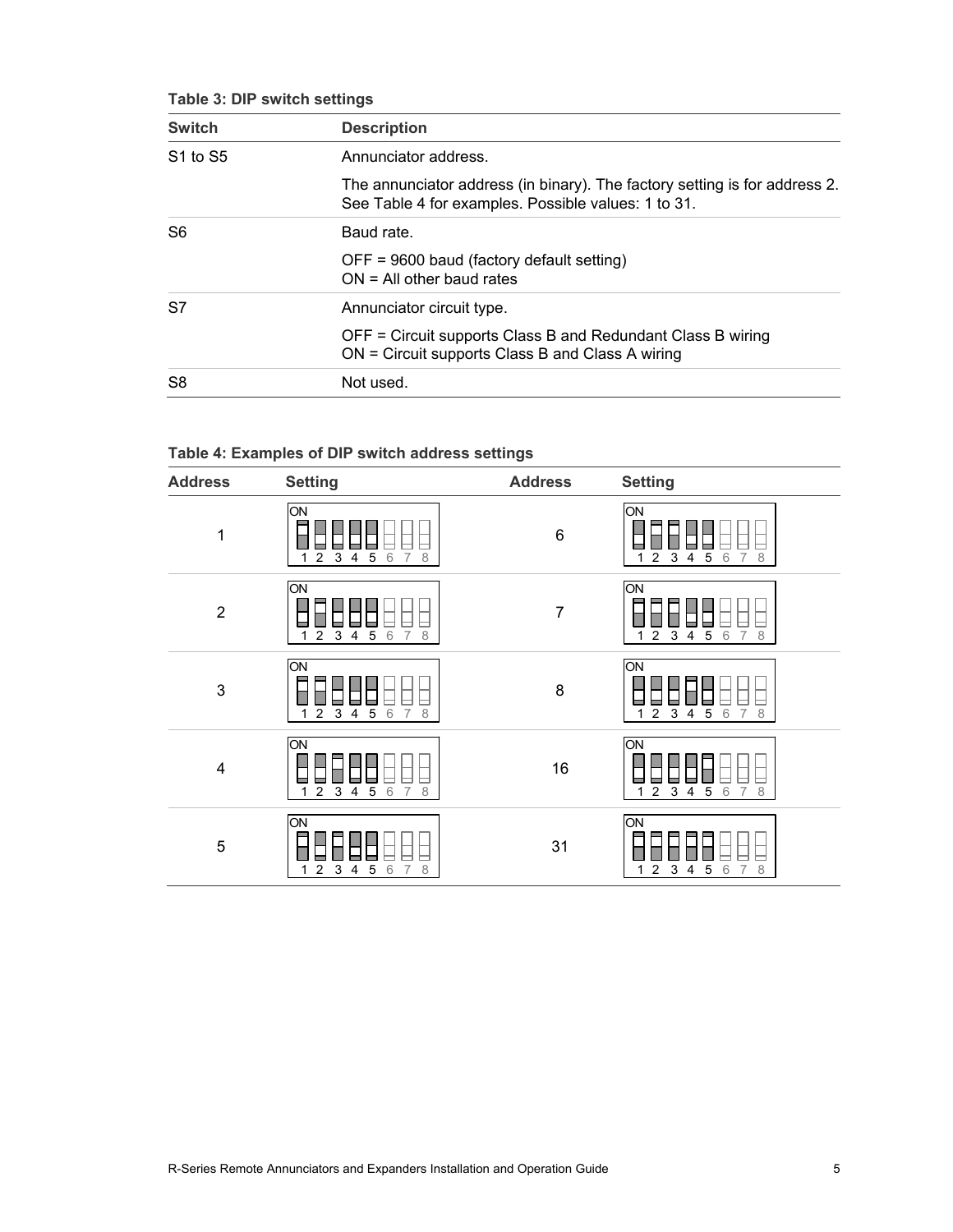# **Installing annunciators and expanders**

For correct operation, the annunciator must be configured with a unique address, must have the correct baud rate setting, and must be in communication with the FACP.

If you are installing a Remote Annunciator and Remote Expanders into RA-ENC2 or RA-ENC3 enclosures, you must install the expanders first. Refer to the installation sheets for the enclosures for the correct sequence of steps.

If you are installing Remote Annunciators and Remote Expanders using separate electrical boxes, the wire runs between the boxes must be enclosed in conduit.

If you are installing a remote key switch, the switch must be located within the enclosure or within 3 ft. (0.9 m) of the enclosure with the cabling installed in conduit or equivalent protection against mechanical injury.

#### **To install an annunciator:**

- 1. Secure the mounting ring to the electrical box, as shown in Figure 4.
- 2. Use the DIP switch to set the correct address and baud rate. See Table 3 on page 5 for DIP switch settings.
- 3. Connect the control panel annunciator circuit to the appropriate annunciator terminals. See Figure 5, Figure 6, Figure 7, and Figure 8.

 **Tip:** Leave enough wire to remove and position the annunciator when setting the DIP switch.

- 4. Attach the expander cable to the annunciator, if applicable. See Figure 9.
- 5. Attach the remote key switch wiring to the annunciator, if applicable. See Figure 8.
- 6. Tilt the annunciator up and slide the mounting slot onto the top flange of the mounting ring, as shown in Figure 4.
- 7. Tilt the annunciator down and push the bottom of the annunciator over the stud-nut.
- 8. Secure the bottom of the annunciator to the mounting ring using the captive screw.
- 9. Cover the screw hole with the product label plate.

#### **To install an expander:**

- 1. Complete and insert the zone card (labeling sheet) into the expander.
- 2. Secure the mounting ring to the electrical box, as shown in Figure 4.
- 3. Connect the expander cable to the expander. Attach an expander cable for interconnection to a second expander, if applicable. See Figure 9.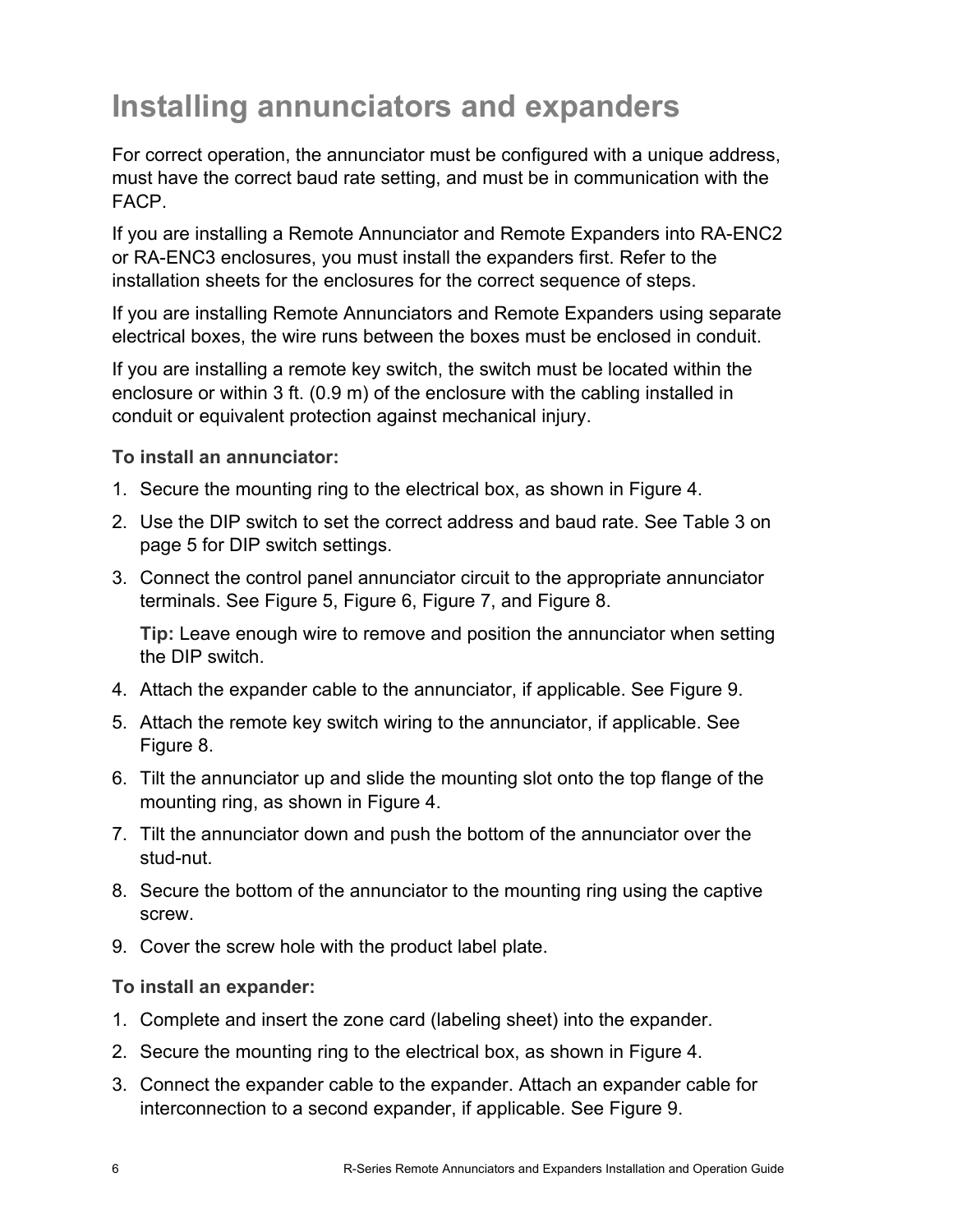- 4. Tilt the expander up and slide the mounting slot onto the top flange of the mounting ring, as shown in Figure 4.
- 5. Tilt the expander down and push the bottom of the expander over the studnut.
- 6. Secure the bottom of the expander to the mounting ring using the captive screw.
- 7. Cover the screw hole with the product label plate.
- 8. Repeat steps 1 through 7 for a second expander, if applicable.

**Figure 4: Installing the mounting ring, annunciator, and expander** 

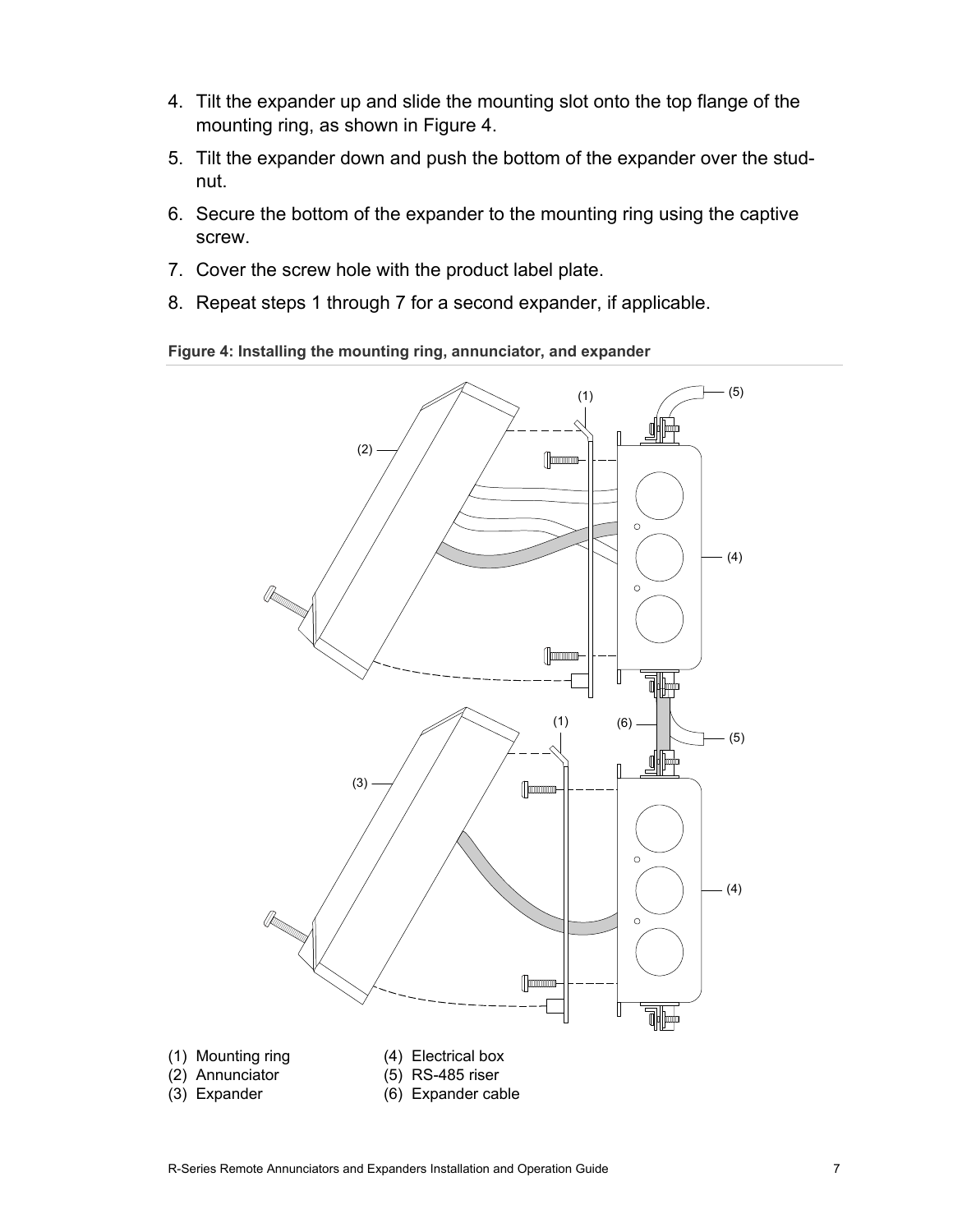# **Wiring diagrams**

All wiring is supervised and power-limited, unless otherwise noted. For terminal connections, refer to the documents listed on the control panel label.





**Figure 6: Typical redundant Class B wiring** 



**Figure 7: Typical Class A wiring** 

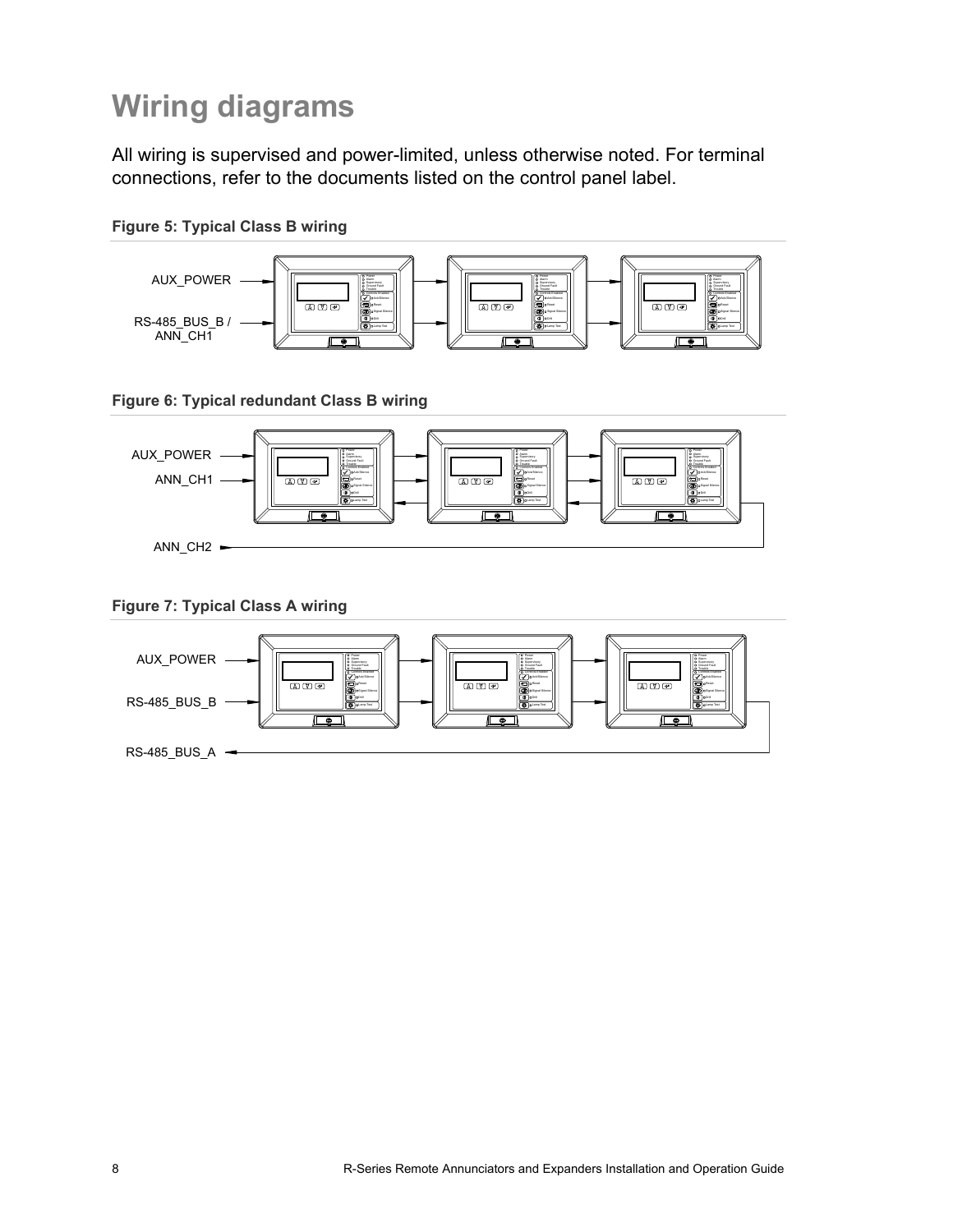

- (1) CH1\_IN+/− from the control panel or previous annunciator. CH1\_OUT+/− to the next annunciator or to the control panel if the last annunciator on a Class A circuit.
- (2) CH2\_IN+/− from the control panel or previous annunciator. CH2\_OUT+/− to the next annunciator. Used only on redundant Class B circuits. See Figure 6 on page 8.
- (3) Use the control panel power supply or a 24 VDC, continuous, regulated, power supply that is UL/ULC Listed for fire protective signaling systems.
- (4) To the expander. See Figure 9.
- (5) The remote key switch wiring is not supervised. The key switch must be located within 3 ft. (0.9 m) of the annunciator and installed in conduit, or equivalent protection against mechanical injury.

A remote key switch is required on RLED-C remote annunciators.



**Figure 9: Typical expander wiring**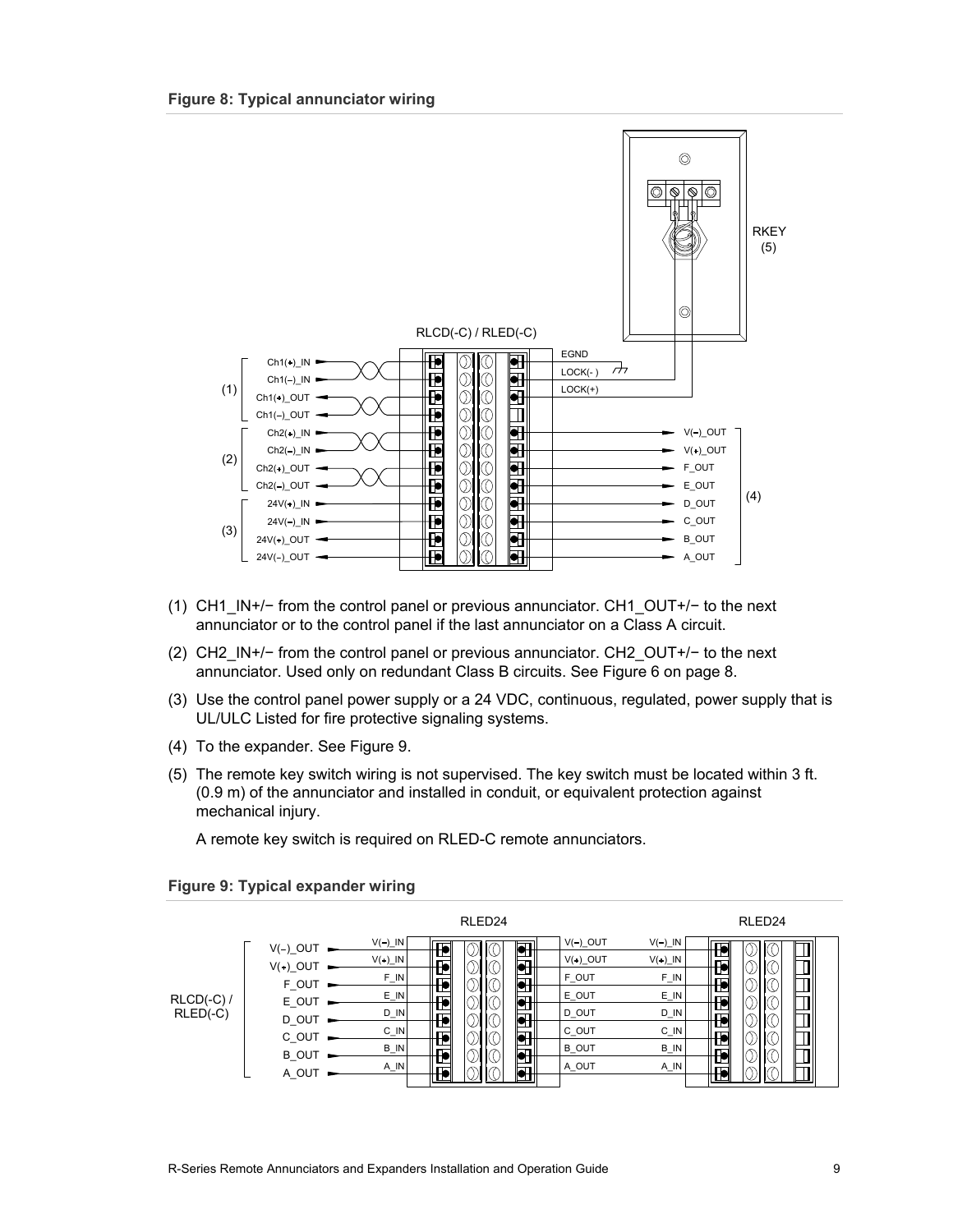# **Troubleshooting**

When an R-Series annunciator is operating correctly, the Trouble LED follows the panel's Trouble LED. Annunciators with LCD displays show the same trouble messages as the panel. See the topic "Reading LCD displays" on page 18 for details about message displays.

The following table summarizes symptoms and solutions for common installation and operation problems.

| <b>Problem</b>                              | <b>Cause</b>                                                                                               |  |
|---------------------------------------------|------------------------------------------------------------------------------------------------------------|--|
| Panel detail display: Annunciator 000       | Communication wiring has an open fault                                                                     |  |
| <b>Communication Fault</b>                  | Communication wiring polarity is reversed                                                                  |  |
|                                             | Annunciator has no power                                                                                   |  |
|                                             | Annunciator address DIP switches are set incorrectly<br>(on the annunciator shown in the panel message)    |  |
|                                             | Annunciator network baud rate DIP switch is set<br>incorrectly (for normal operation use 9600 baud)        |  |
|                                             | Annunciator bus type DIP switch is set incorrectly<br>(change S1-7 to the other position)                  |  |
| Annunciator LCD and LEDs are<br>inoperative | Annunciator has no power                                                                                   |  |
| Annunciator control switches don't work     | Remote key switch is in the "locked" or disabled<br>position                                               |  |
|                                             | Password entry may be required (see "Entering a<br>password" on page 20)                                   |  |
| Lamp test                                   | During a lamp test the annunciators with LCDs show<br>the version of annunciator firmware currently loaded |  |

**Table 5: R-Series troubleshooting**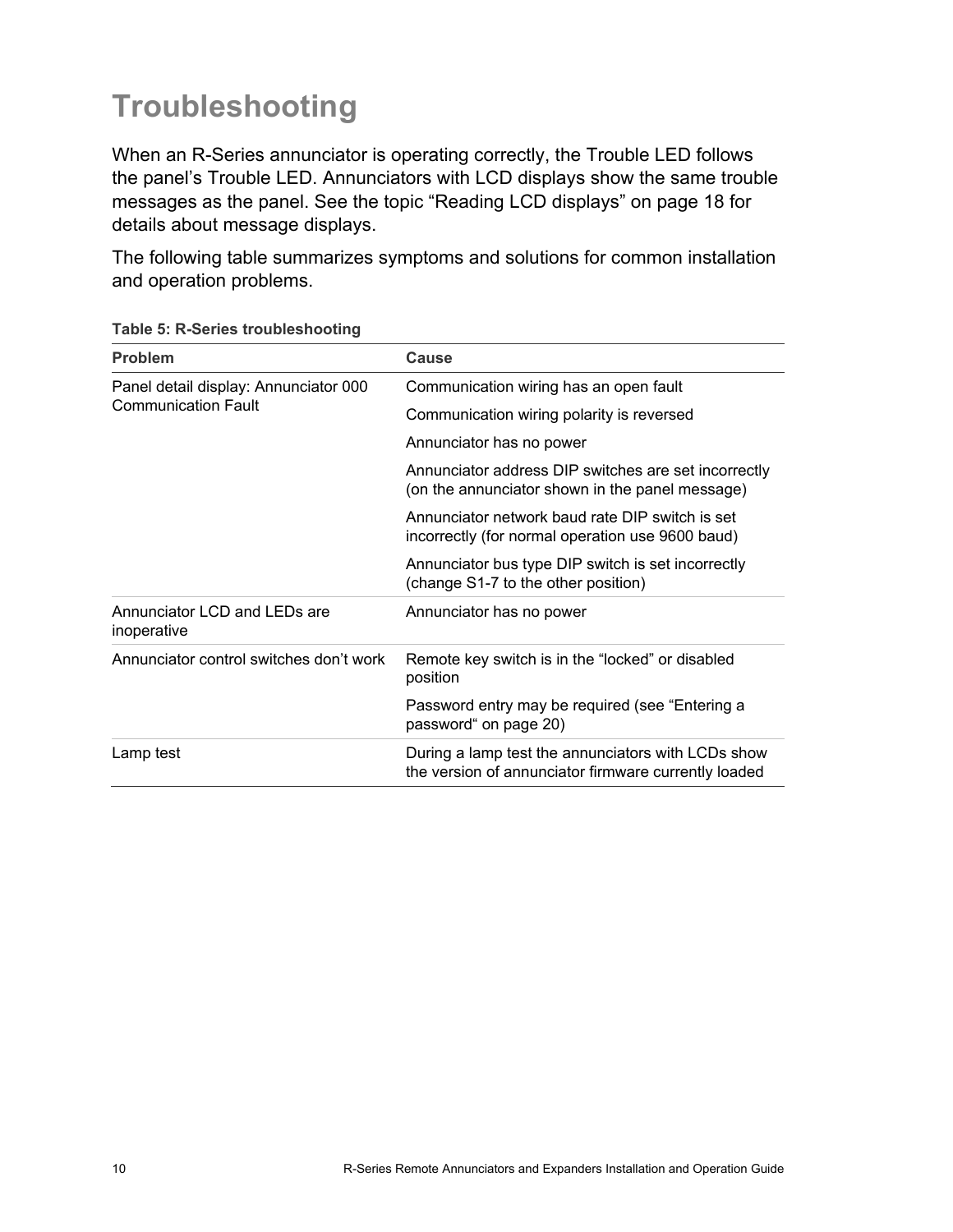### **Specifications**

| Voltage                                                                                                           | 24 VDC, continuous. Do not use control panel<br>AUX power outputs that are interrupted when<br>the panel is reset. Supply must be UL/ULC<br>Listed for use with fire protective signaling<br>systems and have a rating designation of<br>Regulated 24 DC or Regulated 24 FWR. |
|-------------------------------------------------------------------------------------------------------------------|-------------------------------------------------------------------------------------------------------------------------------------------------------------------------------------------------------------------------------------------------------------------------------|
| Standby current<br>RLCD, RLCD-R, RLCDF<br>RLCD-C, RLCD-CR, RLCD-CF<br>RLED-C, RLED-CR, RLED-CF<br>RLED24, RLED24R | 98 mA<br>99 mA<br>28 mA<br>6 mA                                                                                                                                                                                                                                               |
| Alarm current<br>RLCD, RLCD-R, RLCDF<br>RLCD-C, RLCD-CR, RLCD-CF<br>RLED-C, RLED-CR, RLED-CF<br>RLED24, RLED24R   | $113 \text{ mA}$<br>$115 \text{ mA}$<br>62 mA<br>34 mA                                                                                                                                                                                                                        |
| Annunciator circuit<br>Class/Style<br>Wire size<br><b>Type</b><br>Length<br>Baud rate                             | Class B, Redundant Class B, or Class A<br>14 to 18 AWG (1.0 to 2.5 mm <sup>2</sup> )<br>Twisted pair, 6 twists per ft. min.<br>4,000 ft. (1,219 m), max.<br>9600 to 115200 baud                                                                                               |
| Remote key switch circuit                                                                                         | 5 VDC at 1 mA, power-limited, unsupervised                                                                                                                                                                                                                                    |
| Ground fault impedance                                                                                            | $0\Omega$                                                                                                                                                                                                                                                                     |
| Power wiring                                                                                                      | 14 to 18 AWG (1.0 to 2.5 mm <sup>2</sup> )                                                                                                                                                                                                                                    |
| Display area                                                                                                      | 4 lines of 20 characters each                                                                                                                                                                                                                                                 |
| Dimensions (H x W x D)                                                                                            | 5-5/8 x 8-1/2 x 1-1/2 in. (14.3 x 21.4 x 3.8 cm)                                                                                                                                                                                                                              |
| Mounting                                                                                                          | North American 4 in. square electrical box or<br>listed enclosure (see Table 2)                                                                                                                                                                                               |
| Operating environment<br>Temperature<br>Relative humidity                                                         | 32 to 120°F (0 to 49°C)<br>0 to 93% noncondensing                                                                                                                                                                                                                             |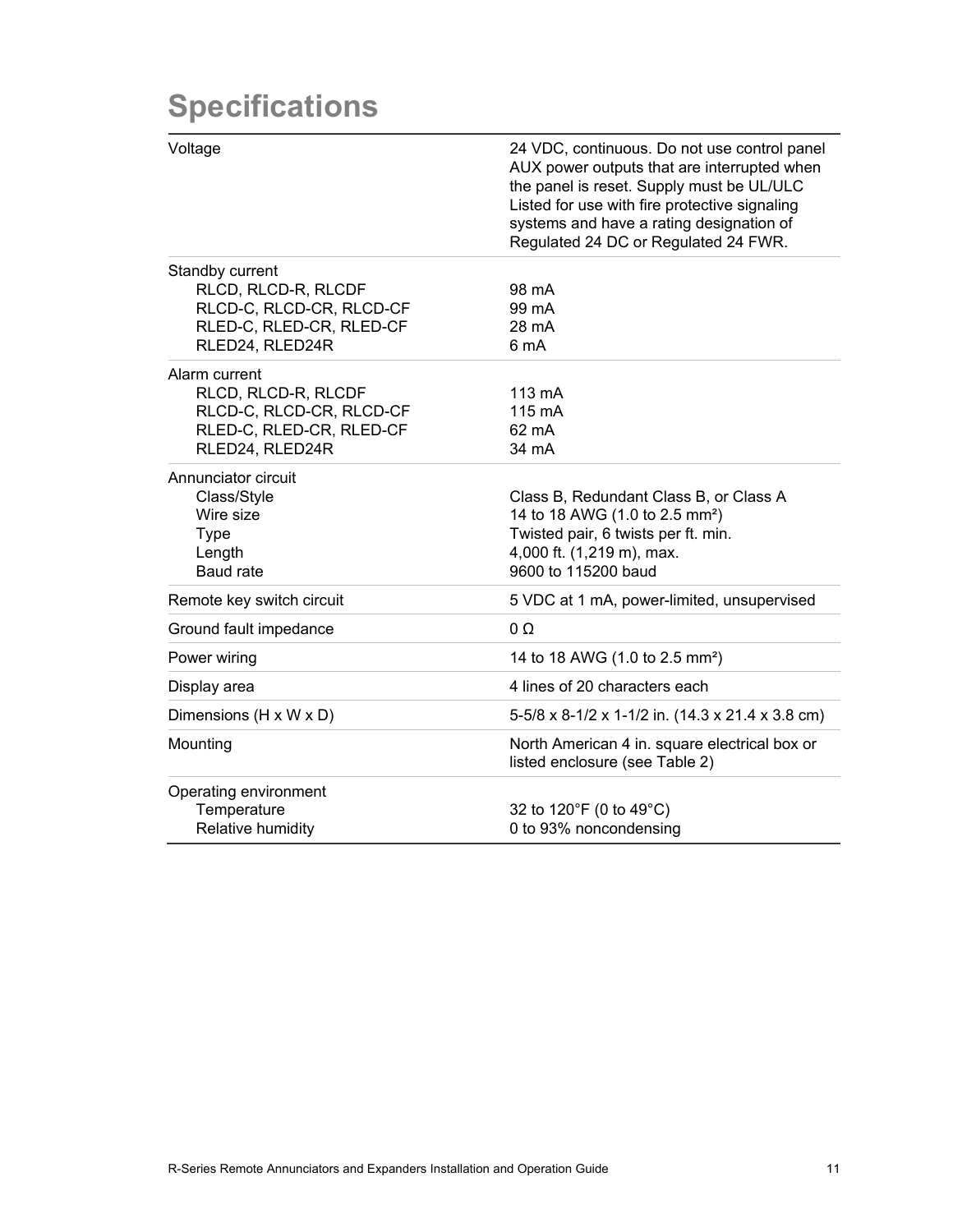### **Operating the LCD models**



#### **Figure 10: Controls and indicators for: RLCD-C, RLCD-CR, RLCD-CF**



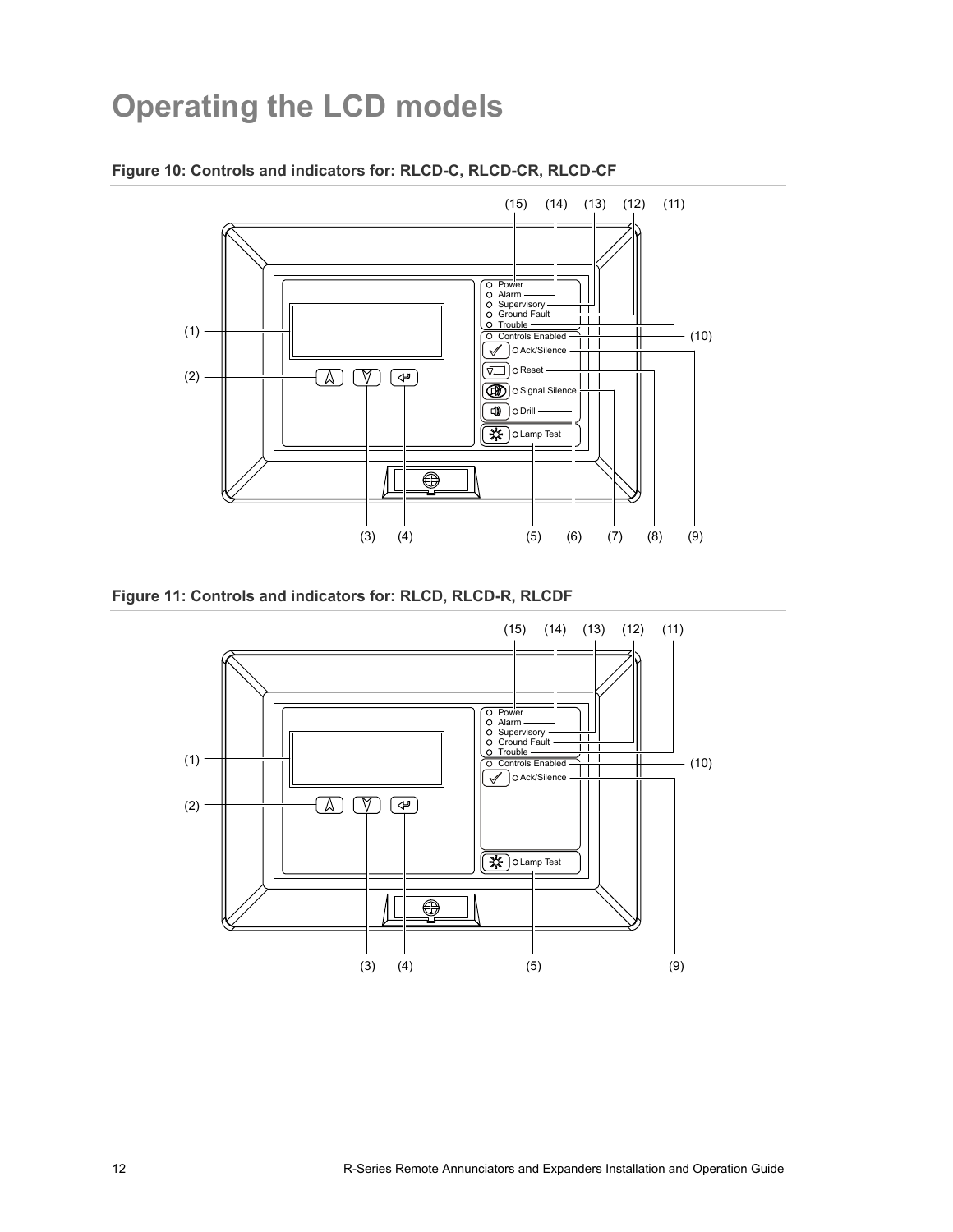| No. | <b>Item</b>                   | <b>Description</b>                                                                                                                                                                                                                                                                                 |
|-----|-------------------------------|----------------------------------------------------------------------------------------------------------------------------------------------------------------------------------------------------------------------------------------------------------------------------------------------------|
| 1   | LCD display                   | Displays system status, event messages, and event<br>message details.                                                                                                                                                                                                                              |
| 2   | Up cursor button              | Scrolls up through the messages in the event message<br>queue. Scrolls up through characters for password entry.                                                                                                                                                                                   |
| 3   | Down cursor button            | Scrolls down through the messages in the event message<br>queue. Scrolls down through characters for password entry.                                                                                                                                                                               |
| 4   | Enter button                  | Displays message details for the current message. Enters<br>the password character selected.                                                                                                                                                                                                       |
| 5   | Lamp Test LED-button          | Green LED that indicates the annunciator is energized.                                                                                                                                                                                                                                             |
|     |                               | Turns on all LEDs and displays a test pattern on the LCD.<br>The test runs for ten seconds. The LED next to the button<br>indicates the lamp test is running.                                                                                                                                      |
| 6   | Drill LED-button              | Turns on all audible and common alarm output devices and,<br>if configured, all visible devices. Pressing the button again<br>turns them back off. The LED next to the button indicates the<br>function is active. Requires a password to operate.                                                 |
|     |                               | Note: You must press and hold the button for 2 seconds to<br>initiate a drill.                                                                                                                                                                                                                     |
| 7   | Signal Silence LED-<br>button | Turns off (silences) all active audible and common alarm<br>output devices and, if configured, all visible devices.<br>Pressing the button again turns them back on. The LED next<br>to the button indicates the function is active. Requires a<br>password or the enable controls key to operate. |
| 8   | <b>Reset LED-button</b>       | Restores the system to the normal state, provided that no<br>inputs are latched in the active state. The LED next to the<br>button indicates the reset function is active. Requires a<br>password or the enable controls key to operate.                                                           |
| 9   | Ack/Silence LED-button        | Silences the panel buzzer and acknowledges all current<br>events. The LED next to the button indicates the function is<br>active. Requires a password or the enable controls key to<br>operate.                                                                                                    |
| 10  | <b>Controls Enabled LED</b>   | Blue LED that indicates the controls in that group are<br>enabled at the annunciator. Enabling the controls requires a<br>password or the enable controls key.                                                                                                                                     |
| 11  | <b>Trouble LED</b>            | Yellow LED that indicates an active trouble state (flashing =<br>new trouble event, steady = all current trouble events have<br>been acknowledged).                                                                                                                                                |
| 12  | <b>Ground Fault LED</b>       | Yellow LED that indicates a ground fault somewhere in the<br>system.                                                                                                                                                                                                                               |
| 13  | Supervisory LED               | Yellow LED that indicates an active supervisory state<br>(flashing = new supervisory event, steady = all current<br>supervisory events have been acknowledged).                                                                                                                                    |

| Table 6: Controls and indicators for the RLCD, RLCD-R, RLCDF, RLCD-C, RLCD-CR, and |  |  |
|------------------------------------------------------------------------------------|--|--|
| <b>RLCD-CF</b>                                                                     |  |  |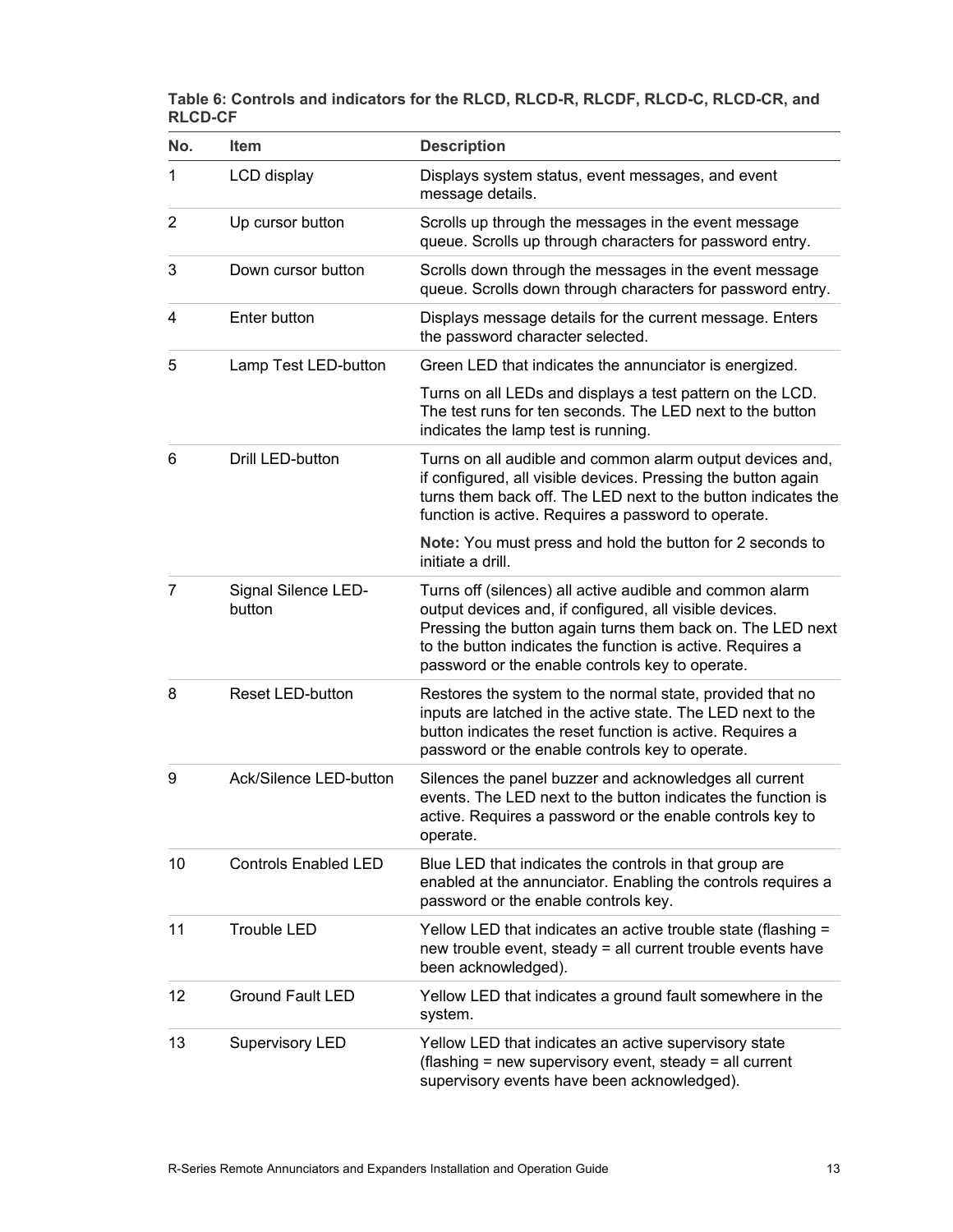| No. | <b>Item</b> | <b>Description</b>                                                                                                                         |
|-----|-------------|--------------------------------------------------------------------------------------------------------------------------------------------|
| 14  | Alarm LED   | Red LED that indicates an active alarm state (flashing = new<br>alarm event, steady = all current alarm events have been<br>acknowledged). |
| 15  | Power LED   | Green LED that indicates the annunciator is energized.                                                                                     |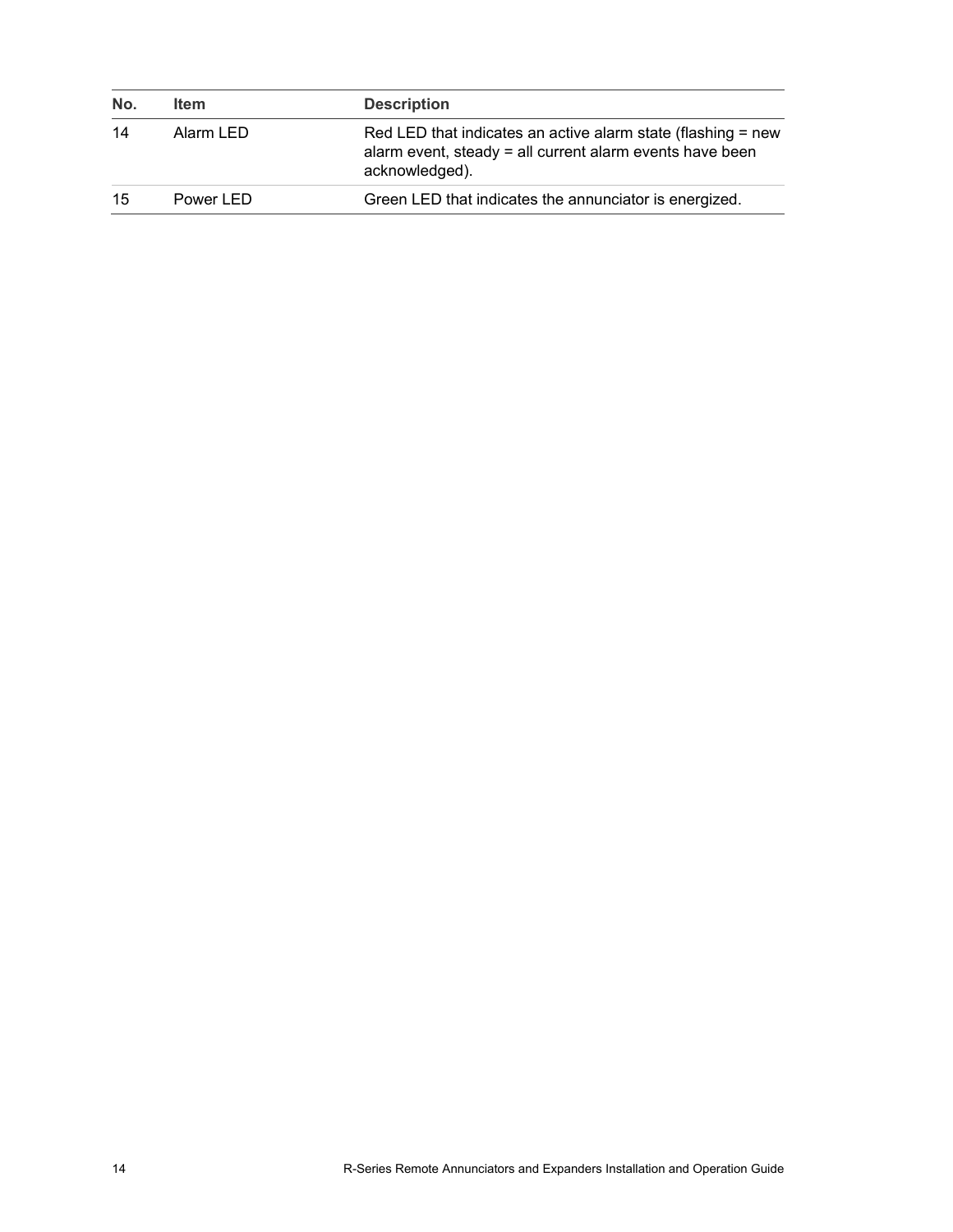### **Operating the LED models**



#### **Figure 12: Controls and indicators for: RLED-C, RLED-CR, RLED-CF**



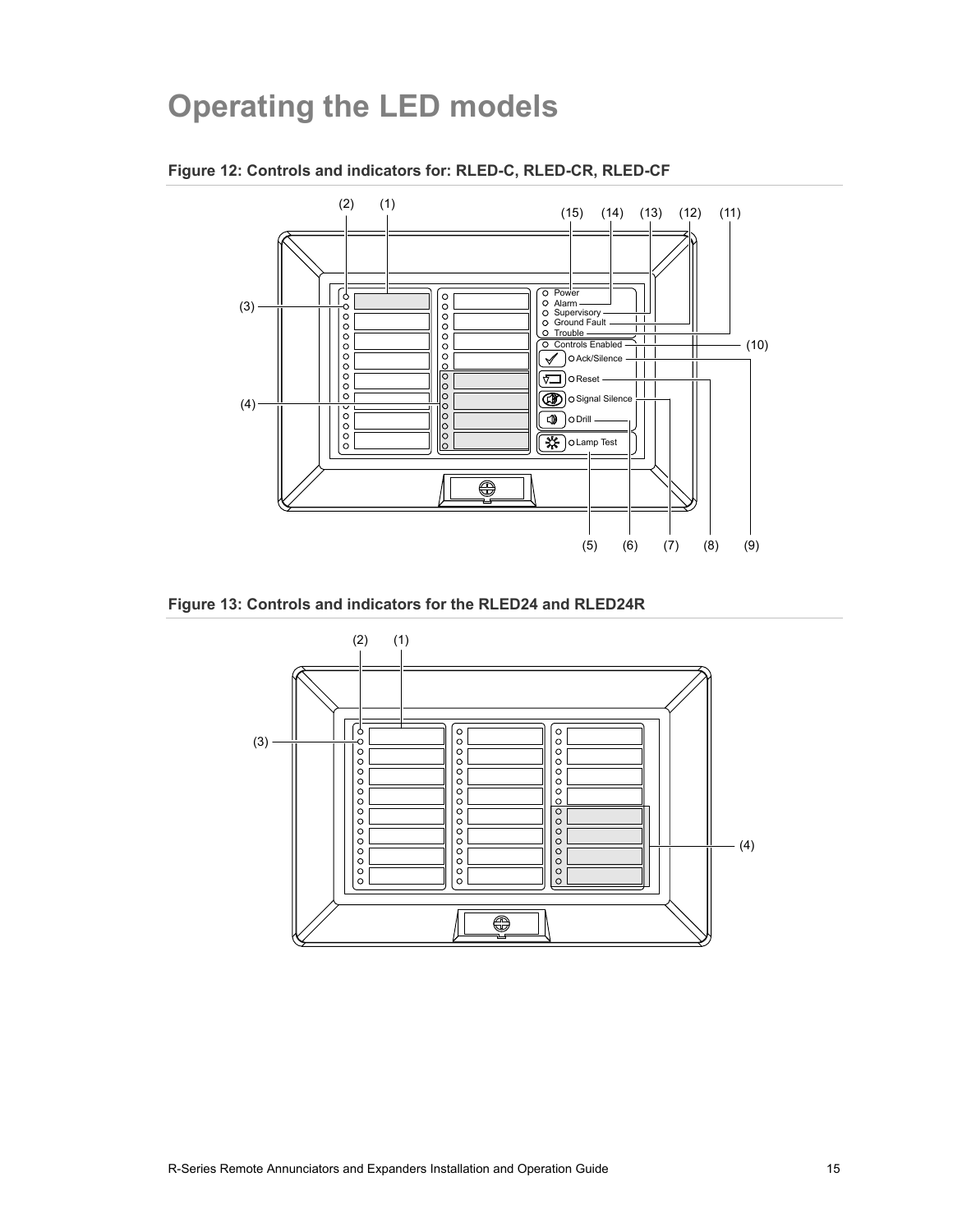**Table 7: Controls and indicators for the RLED-C, RLED-CR, RLED-CF, RLED24, and RLED24R** 

| No.          | <b>Item</b>                   | <b>Description</b>                                                                                                                                                                                                                                                                                 |
|--------------|-------------------------------|----------------------------------------------------------------------------------------------------------------------------------------------------------------------------------------------------------------------------------------------------------------------------------------------------|
| $\mathbf{1}$ | Zone description label        | Zone or device description.                                                                                                                                                                                                                                                                        |
| 2            | <b>Active LED</b>             | Red LED that indicates the zone or device is in the alarm<br>state.                                                                                                                                                                                                                                |
| 3            | <b>Trouble LED</b>            | Yellow LED that indicates the zone or device is in the trouble<br>state.                                                                                                                                                                                                                           |
| 4            | Supervisory zones             | The last four zones can be configured as alarm or<br>supervisory. For these zones, the top LED is a red/yellow<br>bicolor LED. Red = alarm event. Yellow = supervisory or<br>monitor event.                                                                                                        |
| 5            | Lamp Test LED-button          | Turns on all LEDs and displays a test pattern on the LCD.<br>The test runs for ten seconds. The LED next to the button<br>indicates the lamp test is running.                                                                                                                                      |
| 6            | Drill LED-button              | Turns on all audible and common alarm output devices and,<br>if configured, all visible devices. Pressing the button again<br>turns them back off. The LED next to the button indicates the<br>function is active. Requires a password to operate.                                                 |
|              |                               | Note: You must press and hold the button for 2 seconds to<br>initiate a drill.                                                                                                                                                                                                                     |
| 7            | Signal Silence LED-<br>button | Turns off (silences) all active audible and common alarm<br>output devices and, if configured, all visible devices.<br>Pressing the button again turns them back on. The LED next<br>to the button indicates the function is active. Requires a<br>password or the enable controls key to operate. |
| 8            | Reset LED-button              | Restores the system to the normal state, provided that no<br>inputs are latched in the active state. The LED next to the<br>button indicates the reset function is active. Requires a<br>password or the enable controls key to operate.                                                           |
| 9            | Ack/Silence LED-button        | Silences the panel buzzer and acknowledges all current<br>events. The LED next to the button indicates the function is<br>active. Requires a password or the enable controls key to<br>operate.                                                                                                    |
| 10           | <b>Controls Enabled LED</b>   | Blue LED that indicates the controls in that group are<br>enabled at the annunciator. Enabling the controls requires a<br>password or the enable controls key.                                                                                                                                     |
| 11           | <b>Trouble LED</b>            | Yellow LED that indicates an active trouble state (flashing =<br>new trouble event, steady = all current trouble events have<br>been acknowledged).                                                                                                                                                |
| 12           | <b>Ground Fault LED</b>       | Yellow LED that indicates a ground fault somewhere in the<br>system.                                                                                                                                                                                                                               |
| 13           | <b>Supervisory LED</b>        | Yellow LED that indicates an active supervisory state<br>(flashing = new supervisory event, steady = all current<br>supervisory events have been acknowledged).                                                                                                                                    |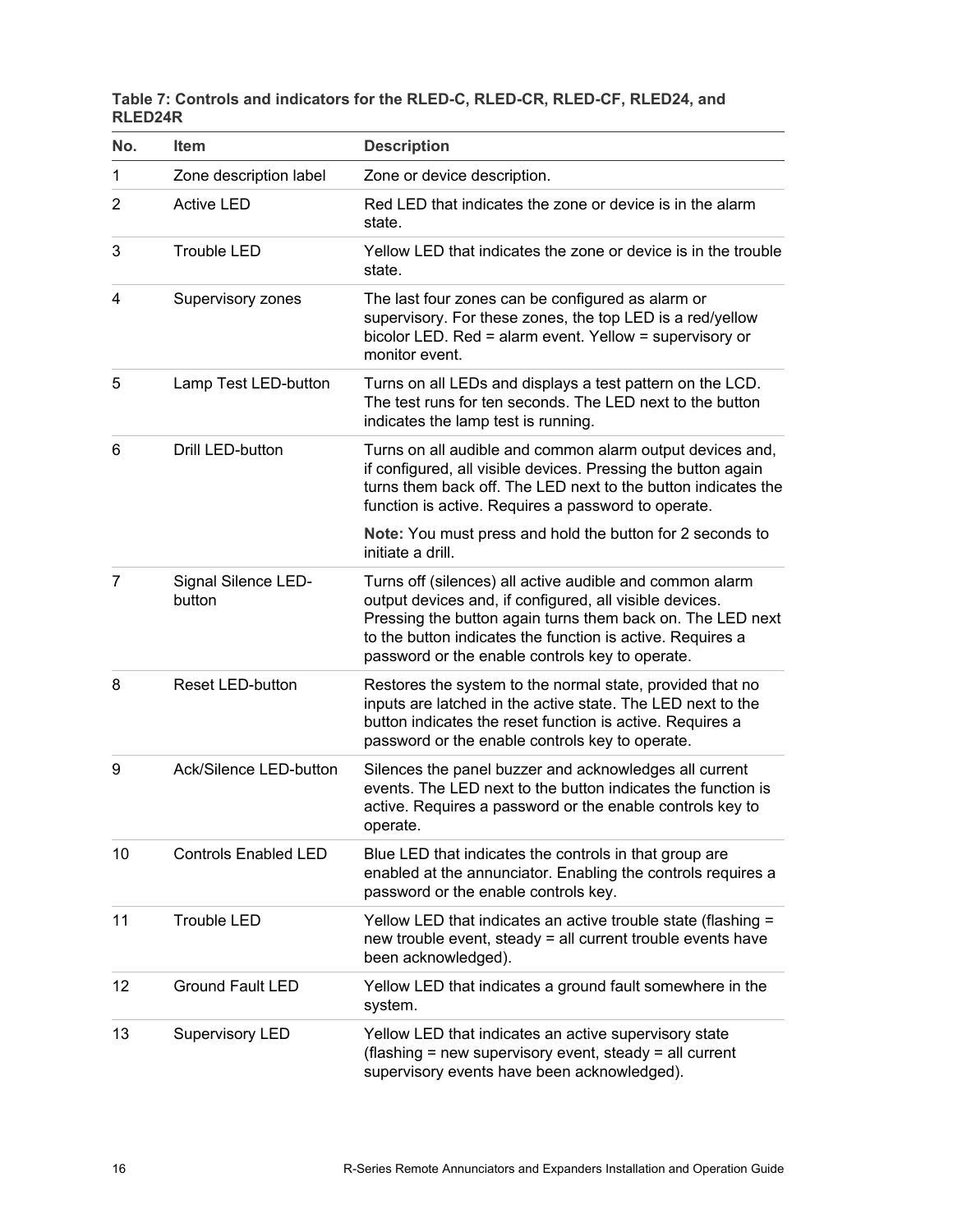| No. | <b>Item</b> | <b>Description</b>                                                                                                                         |
|-----|-------------|--------------------------------------------------------------------------------------------------------------------------------------------|
| 14  | Alarm LED   | Red LED that indicates an active alarm state (flashing = new<br>alarm event, steady = all current alarm events have been<br>acknowledged). |
| 15  | Power LED   | Green LED that indicates the annunciator is energized.                                                                                     |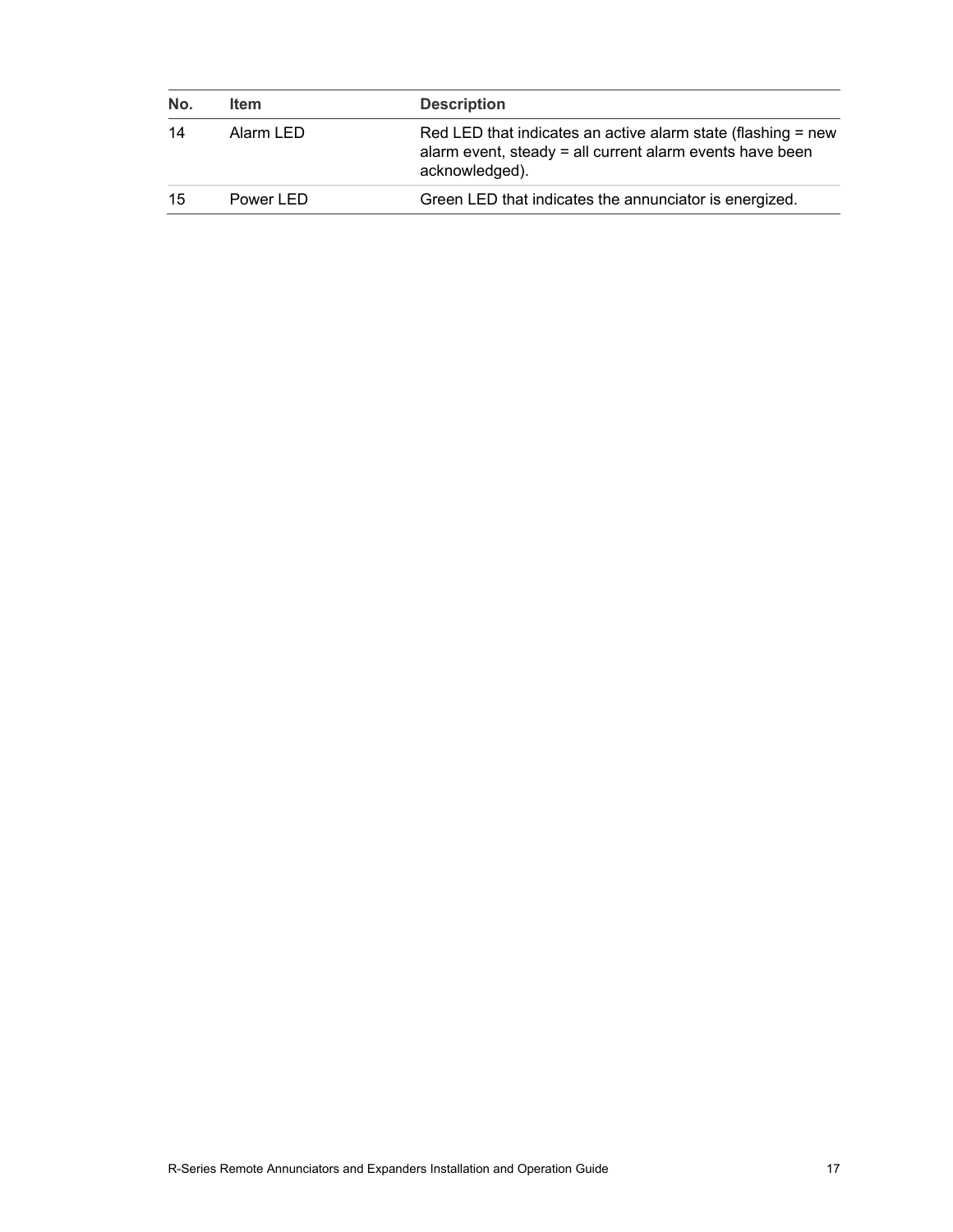### **Reading LCD displays**

In addition to the system status LEDs, two annunciator models include an LCD display that can show the system status, event messages, or event message details. The display can also be used to enter a password that enables the common control buttons.

### **System Normal screen**

The LCD display shows the System Normal screen when the control panel is in the normal (quiescent) state.



- (1) Time and date: The system time in 24-hour format and the system date in MM/DD/YY or DD/MM/YY format, depending on the market place.
- (2) Banner lines: Your facility name (if programmed) and the message "System is Normal."

### **Event Message screen**

The LCD display shows the Event Message screen when the control panel enters the alarm, supervisory, monitor, trouble, disablement, or test state. Use the Up and Down cursor buttons to scroll through the messages in the queue.



- (1) Time and points: The system time in 24-hour format, the number of active points (Annn), and the number of disabled points (Dnnn) currently in the system.
- (2) Event status: The event number (NNN), the event type (SSSSSSSSSS), and the event status (RRR). The event number is the position of the event in the queue. The event type is alarm, supervisory, trouble, or monitor. The event status is "Act" for active, or "Rst" for restored.
- (3) Event message: The first and second lines of the event message.

#### **Example Event Message screen**

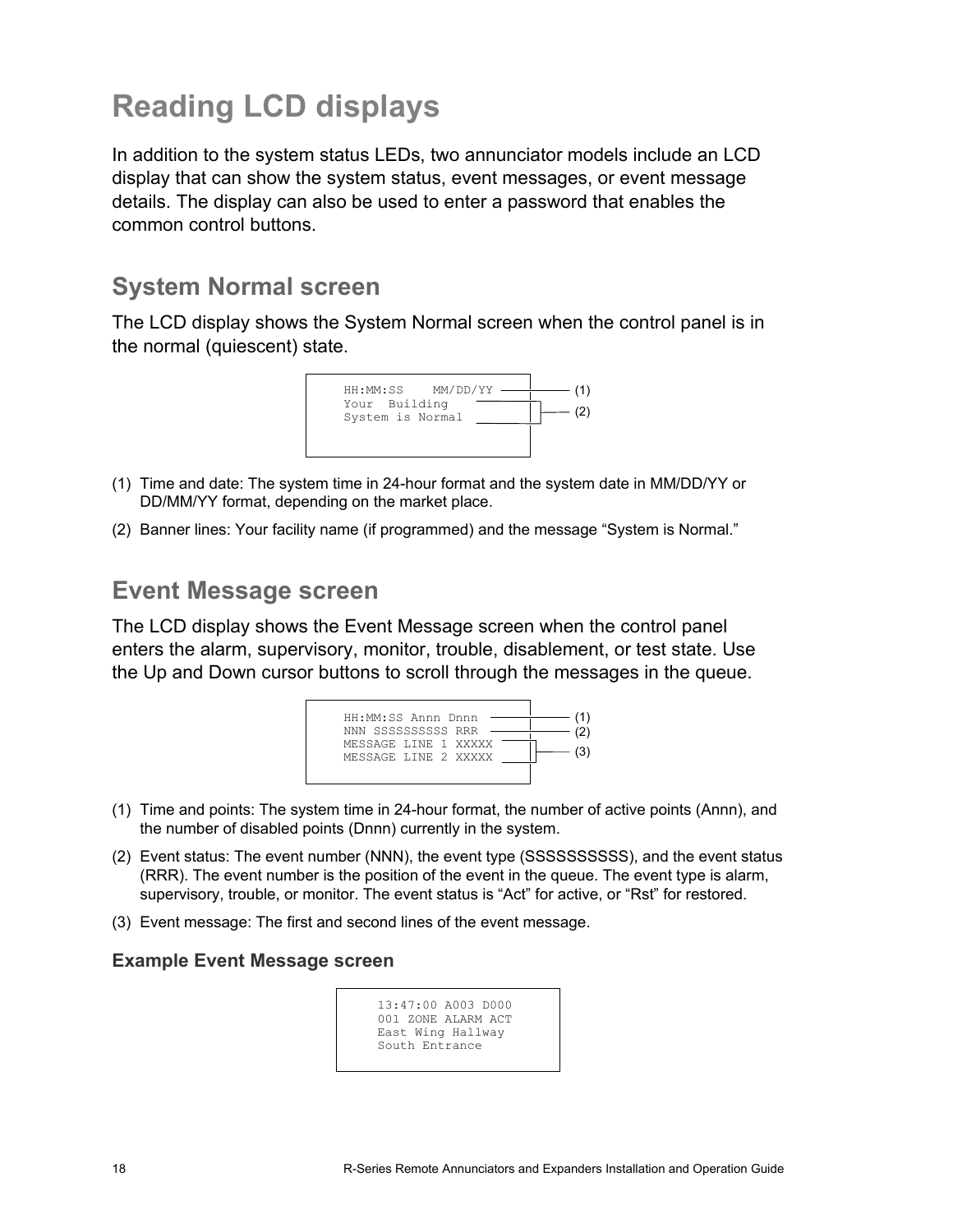### **Details screen**

Pressing the Enter button while an event message is selected displays the Details screen. The system displays this screen as long as you are pressing the Enter button or using the Up and Down cursor buttons. The system returns to the Event Message screen after approximately 20 seconds of inactivity. You can also toggle between the Event Message and Details screens by pressing and releasing the Enter button.



- (1) Scrolling symbols: The symbols at the right of the screen title line show whether there are more detail messages before or after the current message. Use the Up and Down cursor buttons to scroll through the detail messages or devices in the zone. The up or down symbols disappear when you reach the start or end of the list (or when there are no off-normal devices).
- (2) Device address: The panel (P), card (C), and device number (D) that constitute the complete device address for the device generating the event message.
- (3) Device message lines: If programmed, the device message for the device that generated the event message. This is usually a location description.

The Details screen provides details about the zone or device that generated the selected event message. If the selected event message is for a zone, the Details screen shows which devices in the zone are active.

#### **Example Details screen**

DETAILS P:01 C:01 D:001 East Wing Hallway South Entrance  $\vee$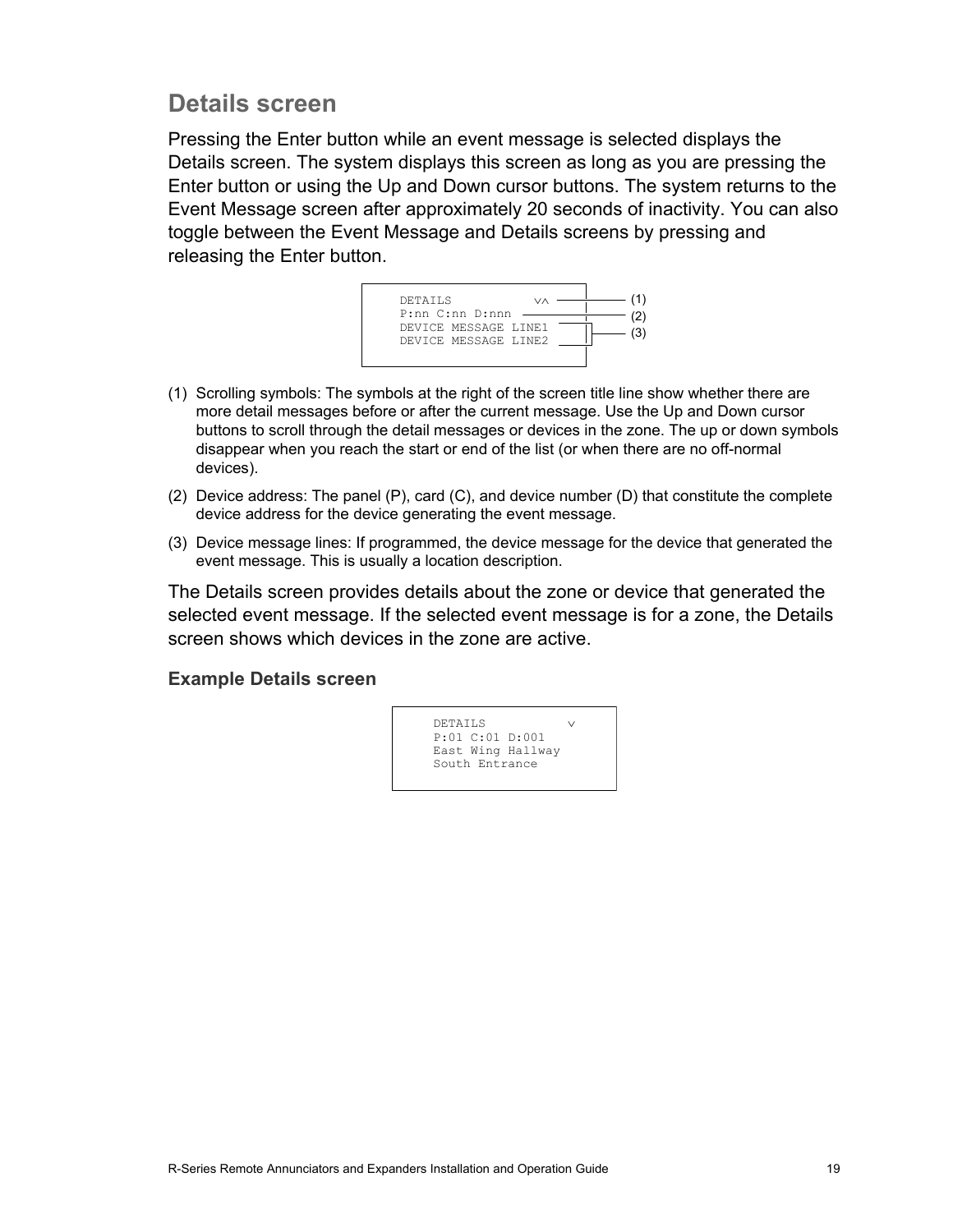### **Entering a password**

When the Controls Enabled LED is off, you need to enter a password to enable the controls. When you press any of the control buttons, the system displays the Enter Password screen.



- (1) Title line: This is constant text.
- (2) Password: You use the Up and Down cursor buttons to scroll through the digits in each position of the password. Each number appears on this line, but is masked as soon as you press the Enter button.
- (3) Instruction lines: These lines prompt you to press the Up and Down cursor buttons to select a number, or the Enter button to select a number and move to the next position.

#### **To enter a password:**

1. Press any of the control buttons.

The system displays the Enter Password screen, with the cursor in the first position of the four-digit password field.

- 2. Press the Up or Down cursor button to scroll through the numbers until the correct number appears.
- 3. Press the Enter button to enter that number and move to the next position.

When you press Enter, the system masks the number you just entered with an asterisk.

4. Repeat steps 2 and 3 until you've entered all four digits of the password.

If you make a mistake, pressing Enter before filling all four positions cancels the operation, and returns you to the System Normal screen. If you enter an invalid password, the system displays an error message and returns you to the Enter Password screen.